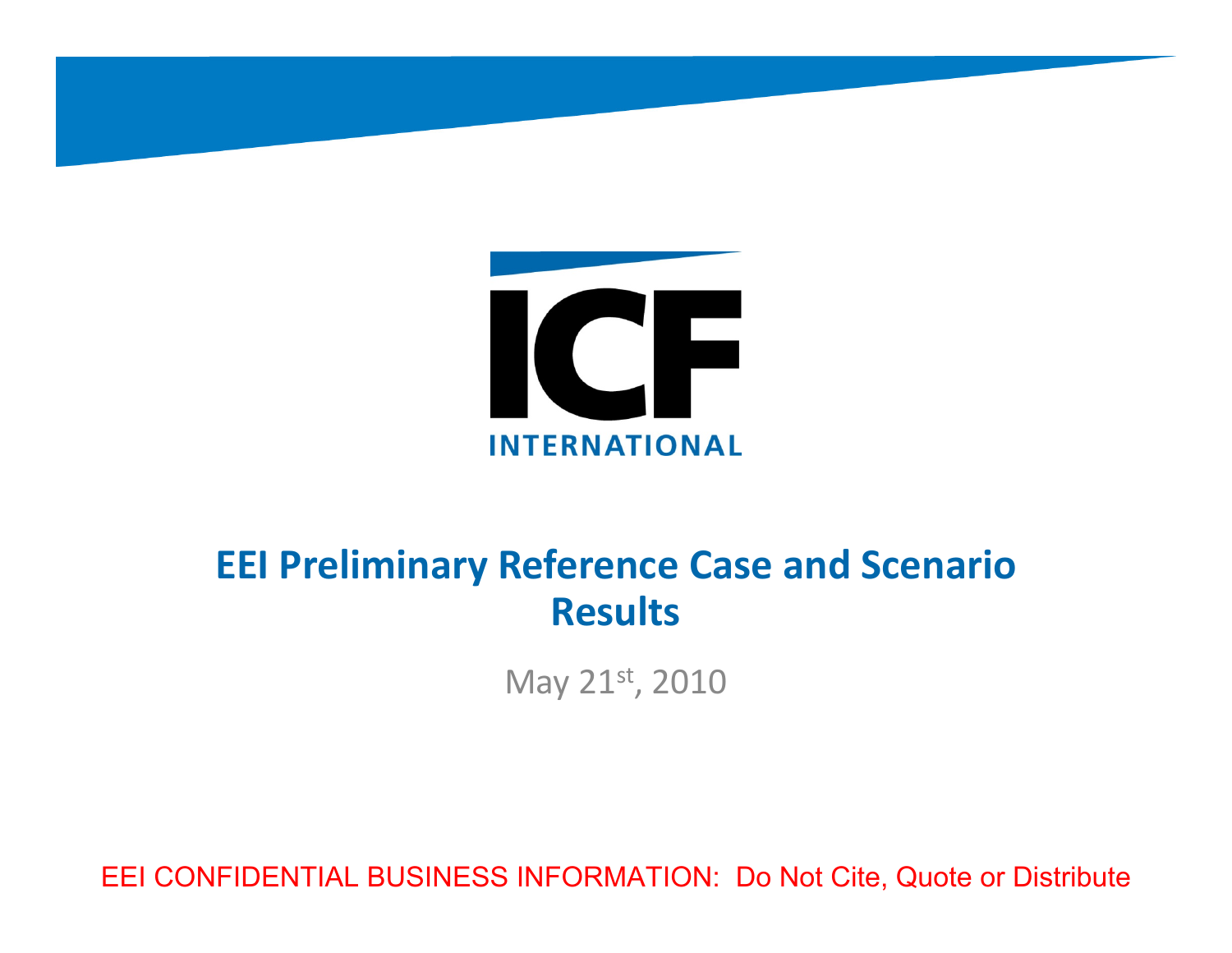

- -
	-
- Updated Reference Case<br>
 Nuclear build limits from NEI<br>
 Hard-wired units (5,500 MW)<br>
 Candidate units (4,300 MW) allowed to be built on or after<br>
specified date, but only if deemed economic<br>
 Economic units incl
	-
	-
	- -
		-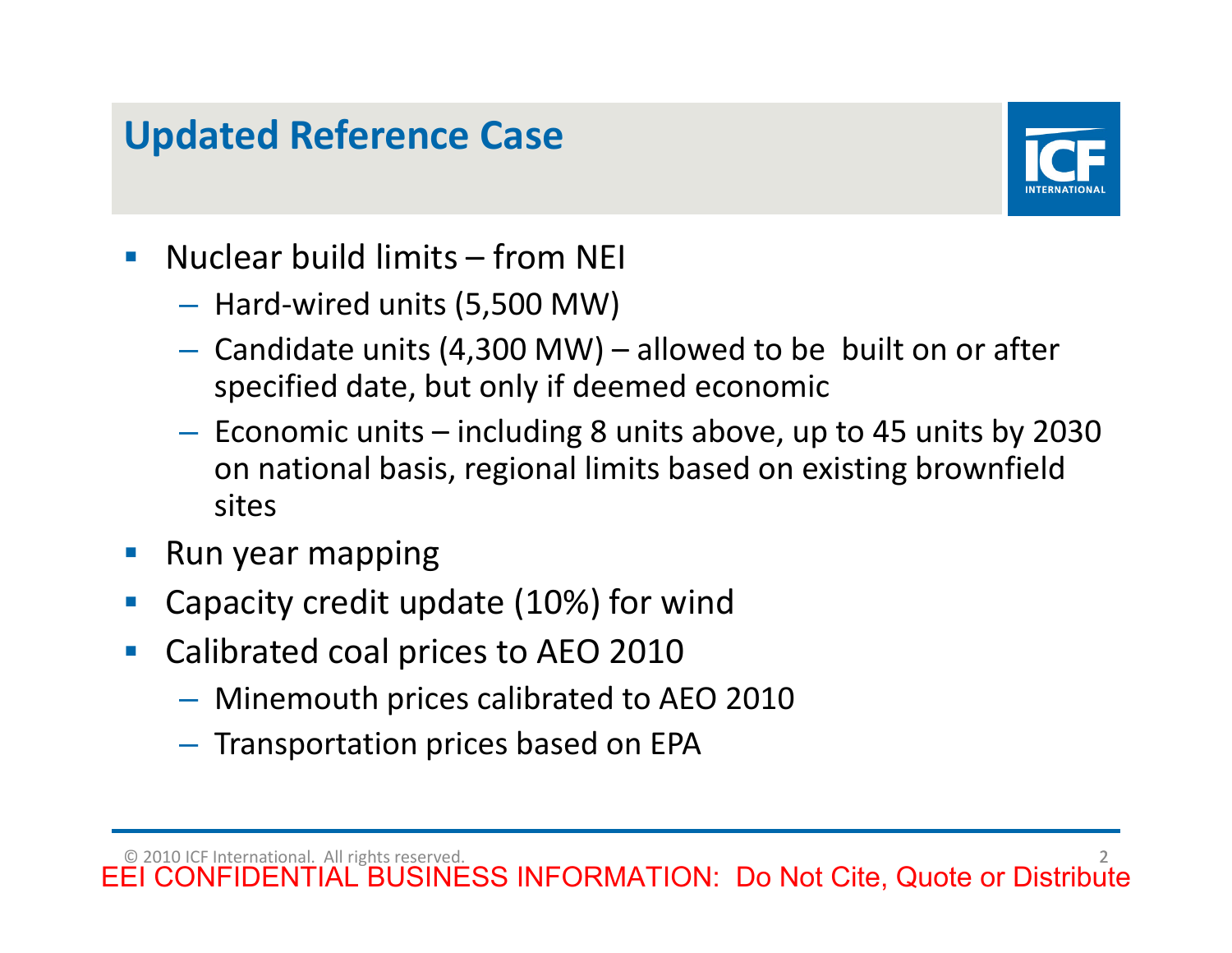

| <b>Case</b>                                            |                                                     |                                       |
|--------------------------------------------------------|-----------------------------------------------------|---------------------------------------|
|                                                        | <b>EPA ARRA Analysis</b>                            | <b>EEI Base Case</b>                  |
| Electric Demand - National Annual Average              | <b>EPA/AEO2009</b>                                  | EPA/AEO2009                           |
| <b>Electric Demand -Regional</b>                       | EPA/AEO2009                                         | EPA/AEO2009                           |
| <b>Electric Demand Elasticity</b>                      | na                                                  | na                                    |
| Natural Gas Supply Curves (Henry Hub)                  | <b>EPA</b>                                          | <b>EPA</b>                            |
| <b>Natural Gas Basis Differentials</b>                 | <b>EPA</b>                                          | <b>EPA</b>                            |
| Coal Price Supply Curves and Coal Transportation Costs | EPA                                                 | <b>AEO2010/EPA</b>                    |
| <b>Biomass Supply Curves</b>                           | <b>EPA/AEO2009</b>                                  | EPA/AEO2009                           |
| <b>New Build Capital Costs</b>                         | EPA                                                 | <b>EIA AEO/2010</b>                   |
| <b>Retrofit Capital Costs</b>                          | <b>EPA</b>                                          | EVA/NERC                              |
| Mercury and HAP Retrofit Structure                     | <b>EPA</b>                                          | EVA/NERC                              |
| <b>Technology Limits</b>                               | EPA                                                 | EPA/NEI                               |
| Financing Assumptions - New Builds                     | EPA                                                 | EPA                                   |
| Financing Assumptions - Retrofits                      | <b>EPA</b>                                          | EPA for regulated<br>EIA for merchant |
| <b>3P Policy</b>                                       | CAIR w/ 1.6 million ton bank<br>carryover into 2012 | CAIR plus state mercury limits        |
| Carbon                                                 | <b>None</b>                                         | None                                  |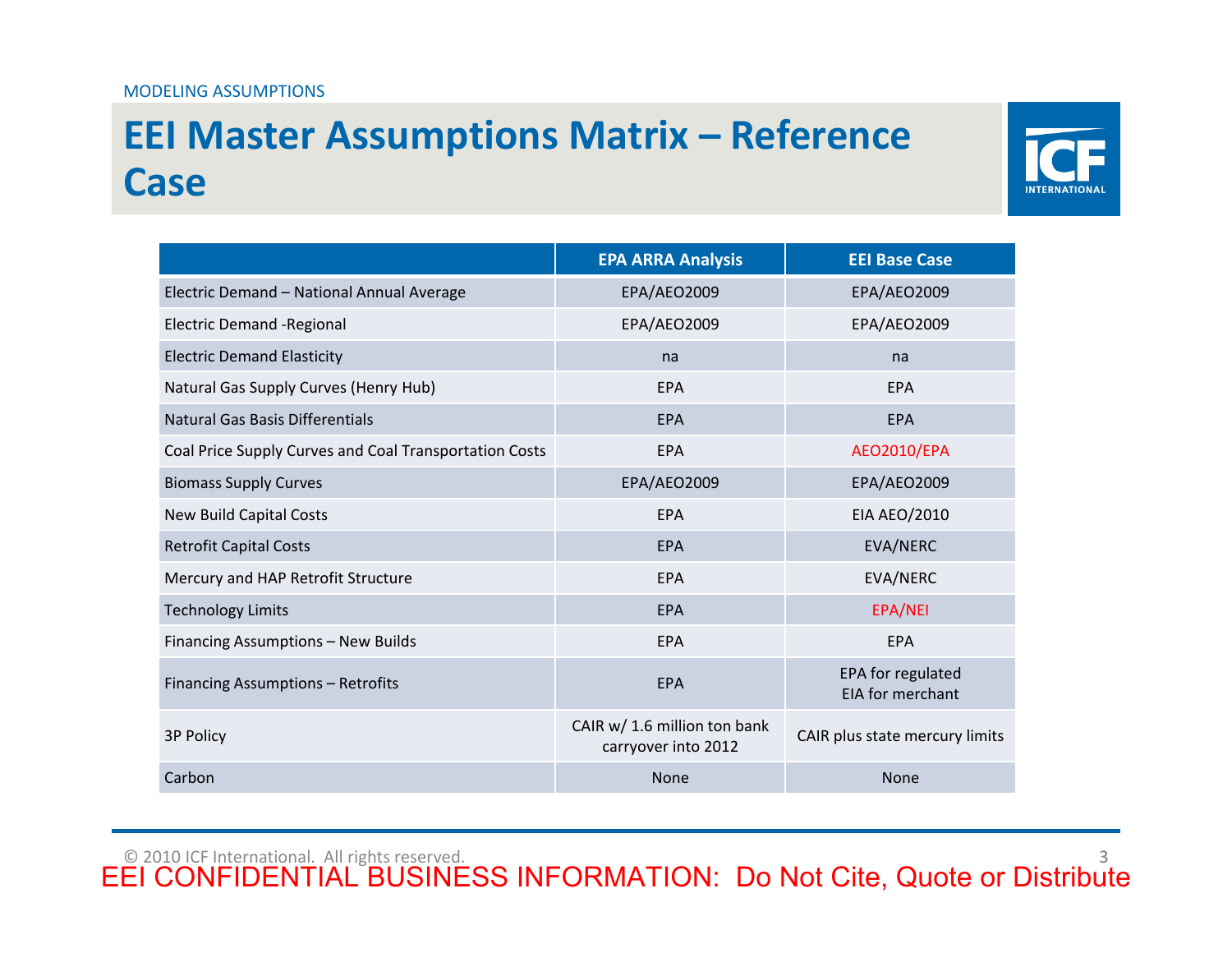

|                         | SO <sub>2</sub> Program                                                                                                                                                                                                      | NO <sub>x</sub> Program |                     | <b>Mercury Program</b>                     | CO <sub>2</sub> Program |  |
|-------------------------|------------------------------------------------------------------------------------------------------------------------------------------------------------------------------------------------------------------------------|-------------------------|---------------------|--------------------------------------------|-------------------------|--|
|                         | 25 States + DC                                                                                                                                                                                                               | <b>Annual</b>           | <b>Ozone Season</b> |                                            |                         |  |
| <b>CAIR Phase I</b>     | 2010 retirement ratio:<br>2:1                                                                                                                                                                                                | 25 States + DC          | 25 States + DC      | State Level<br>Regulations                 |                         |  |
| $(2010 - 2014)$         | <b>Existing Title IV</b><br>for unaffected states                                                                                                                                                                            | 1.522 million tons      | 0.568 million tons  | CT, CO, DE, GA, IL,<br>MA, MD, ME, MI, MN, |                         |  |
|                         | 25 States + DC                                                                                                                                                                                                               |                         |                     | MT, NC, NH, NJ, NM,<br>NY, OR, WA, WI      | None                    |  |
| <b>CAIR Phase II</b>    | Retirement ratio:<br>2.86:1                                                                                                                                                                                                  | 25 States + DC          | 25 States + DC      |                                            |                         |  |
| $(2015+)$               | <b>Existing Title IV</b><br>for unaffected states                                                                                                                                                                            | 1.268 million tons      | 0.485 million tons  |                                            |                         |  |
| WRAP $SO2$ is included. | BART is included for all BART effected units not included in CAIR for SO <sub>2</sub> and NO <sub>x</sub> and WRAP for SO <sub>2</sub> .<br>All existing state regulations for $NO_x$ , $SO_2$ , Hg and $CO_2$ are included. |                         |                     |                                            |                         |  |

- 
- 
-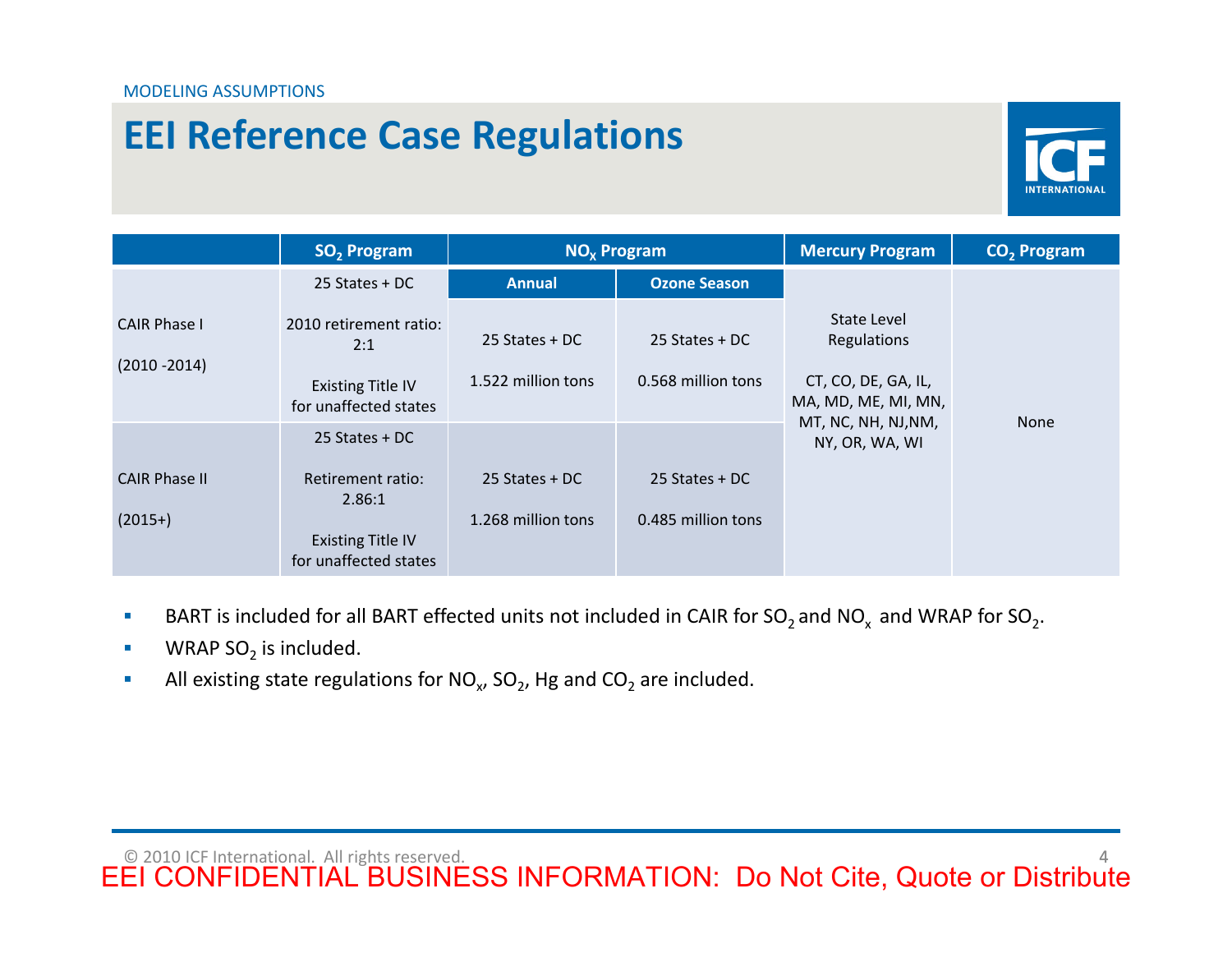

| <b>Scenario</b>                    | <b>Description</b>                                                                                                                                                                                                                                                                                                                                                                                                                                                                                                                                                                                                                                                                                                                                                                                                                                                                                                                                                                                                                                                                                                                           |  |
|------------------------------------|----------------------------------------------------------------------------------------------------------------------------------------------------------------------------------------------------------------------------------------------------------------------------------------------------------------------------------------------------------------------------------------------------------------------------------------------------------------------------------------------------------------------------------------------------------------------------------------------------------------------------------------------------------------------------------------------------------------------------------------------------------------------------------------------------------------------------------------------------------------------------------------------------------------------------------------------------------------------------------------------------------------------------------------------------------------------------------------------------------------------------------------------|--|
| HAPS (Scenario 1)                  | All coal units required to have SCR, scrubber, ACI and fabric filter by 2015                                                                                                                                                                                                                                                                                                                                                                                                                                                                                                                                                                                                                                                                                                                                                                                                                                                                                                                                                                                                                                                                 |  |
| HAPS+Ash+Water<br>(Scenario 2)     | Ash (2015):<br>All units with wet fly ash disposal and/or wet bottom ash disposal are required to convert to dry handling and install<br>a landfill and wastewater treatment facility. Cost components are as follows:<br>• Conversion to dry fly ash handling - \$15 million per unit<br>•Conversion to dry bottom ash handling - \$20 million per unit<br>.New Landfill - \$30 million per facility<br>.New wastewater treatment facility - \$120 million per facility<br>Costs applied to units with ponds for fly ash and/or bottom ash based on EIA-923 Schedule 8A, 2008. <sup>1</sup><br><b>Water (2015):</b><br>All fossil and nuclear facilities that have at least one once-through cooling unit and would have been classified as a<br>Phase II Facility under the remanded Phase II rule are required to install cooling towers. This does not apply to<br>facilities that are completely closed-cycle cooling even if they use more than 50 million gallons per day. However, it<br>does include some facilities that use helper towers to cool the thermal discharge during portions of the year. The<br>costs are as follows: |  |
| HAPS+Ash+Water+CO2<br>(Scenario 3) | •Nuclear - \$454/gpm (avg. \$220/kW)<br>•Fossil - \$330/gpm (avg. \$215/kW)<br>Costs are applied to units described above based on EPRI's database of electric generating facilities. <sup>2</sup><br>CO <sub>2</sub> price consistent with EIA's August 2009 analysis of HR 2454 (Waxman-Markey). Prices start in 2012 at \$17/ton<br>and increase to \$60/ton in 2030 (2008\$).                                                                                                                                                                                                                                                                                                                                                                                                                                                                                                                                                                                                                                                                                                                                                            |  |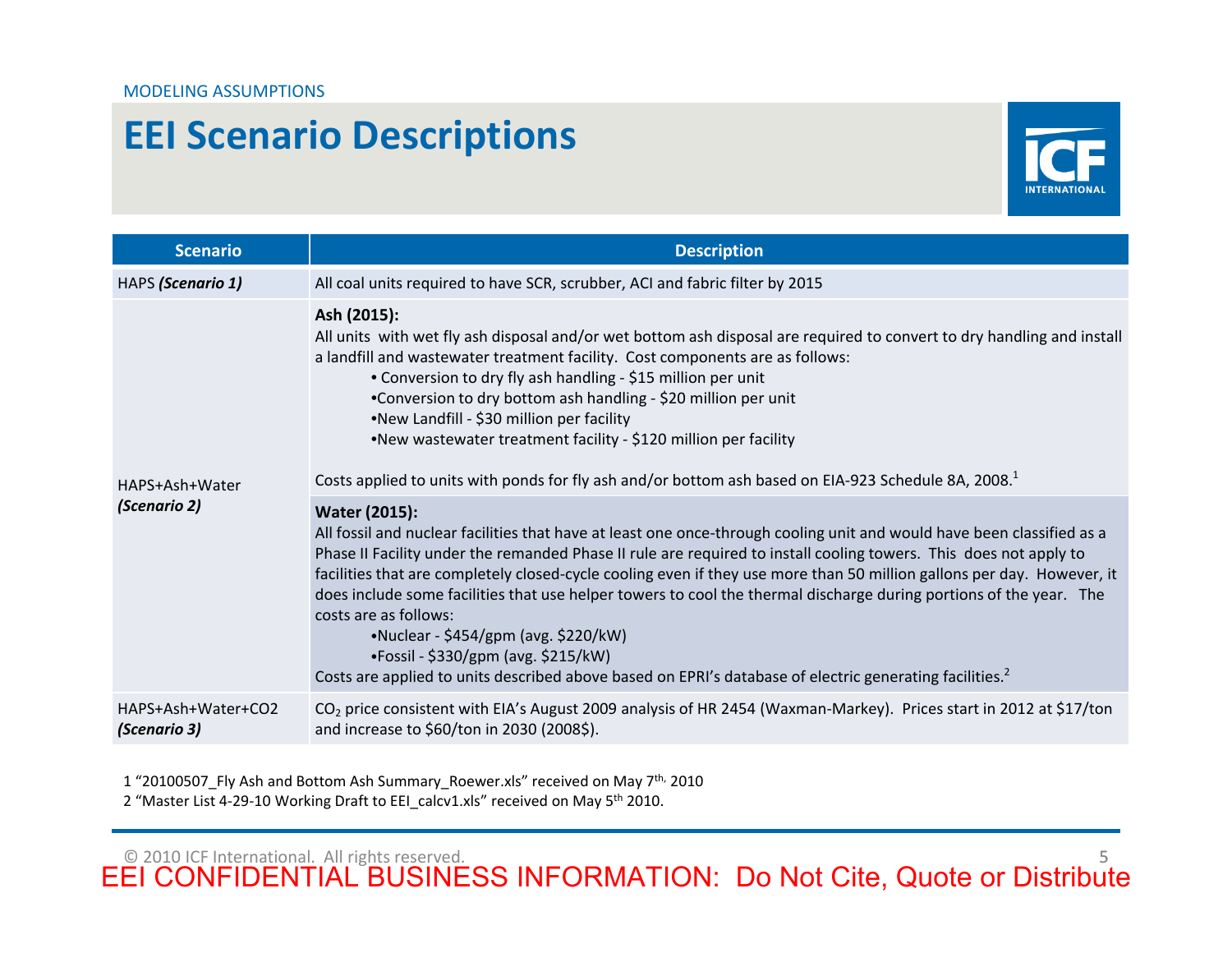

| <b>EPA Run Year</b> | <b>EPA Mapped Years</b> |
|---------------------|-------------------------|
| 2012                | 2012-2013               |
| 2015                | 2014-2017               |
| 2020                | 2018-2022               |
| 2025                | 2023-2027               |
| 2032                | 2028-2035               |

|                     | <b>Run Year Structure</b> |                     | <b>INTERNATIONA</b>     |
|---------------------|---------------------------|---------------------|-------------------------|
| <b>EPA Run Year</b> | <b>EPA Mapped Years</b>   | <b>EEI Run Year</b> | <b>EEI Mapped Years</b> |
| 2012                | 2012-2013                 | 2010                | 2010                    |
| 2015                | 2014-2017                 | 2011                | 2011                    |
| 2020                | 2018-2022                 | 2012                | 2012                    |
| 2025                | 2023-2027                 | 2013                | 2013                    |
| 2032                | 2028-2035                 | 2014                | 2014                    |
|                     |                           | 2015                | 2015                    |
|                     |                           | 2016                | 2016                    |
|                     |                           | 2017                | 2017                    |
|                     |                           | 2018                | 2018                    |
|                     |                           | 2019                | 2019                    |
|                     |                           | 2020                | 2020-2022               |
|                     |                           | 2025                | 2023-2027               |
|                     |                           | 2032                | 2028-2035               |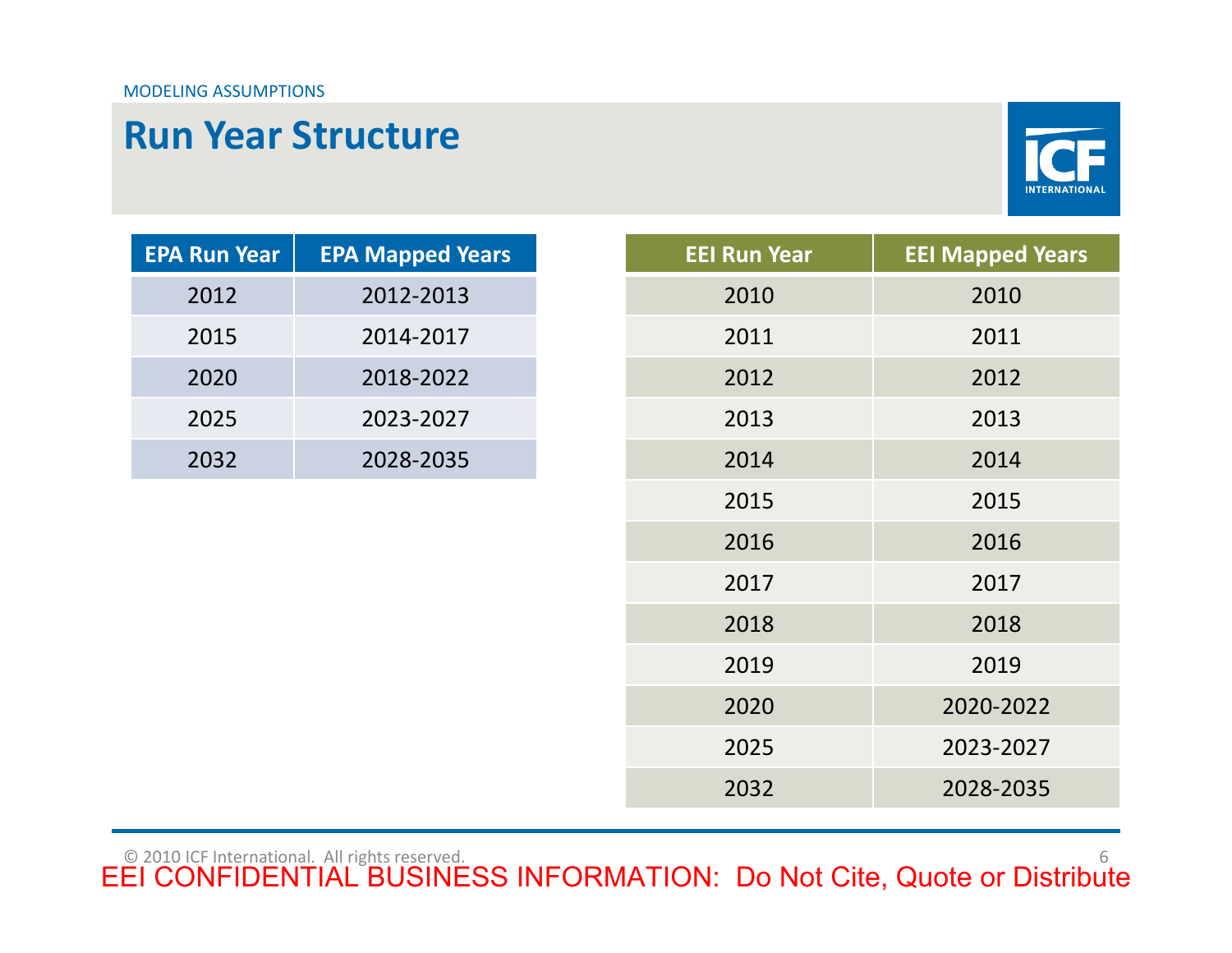

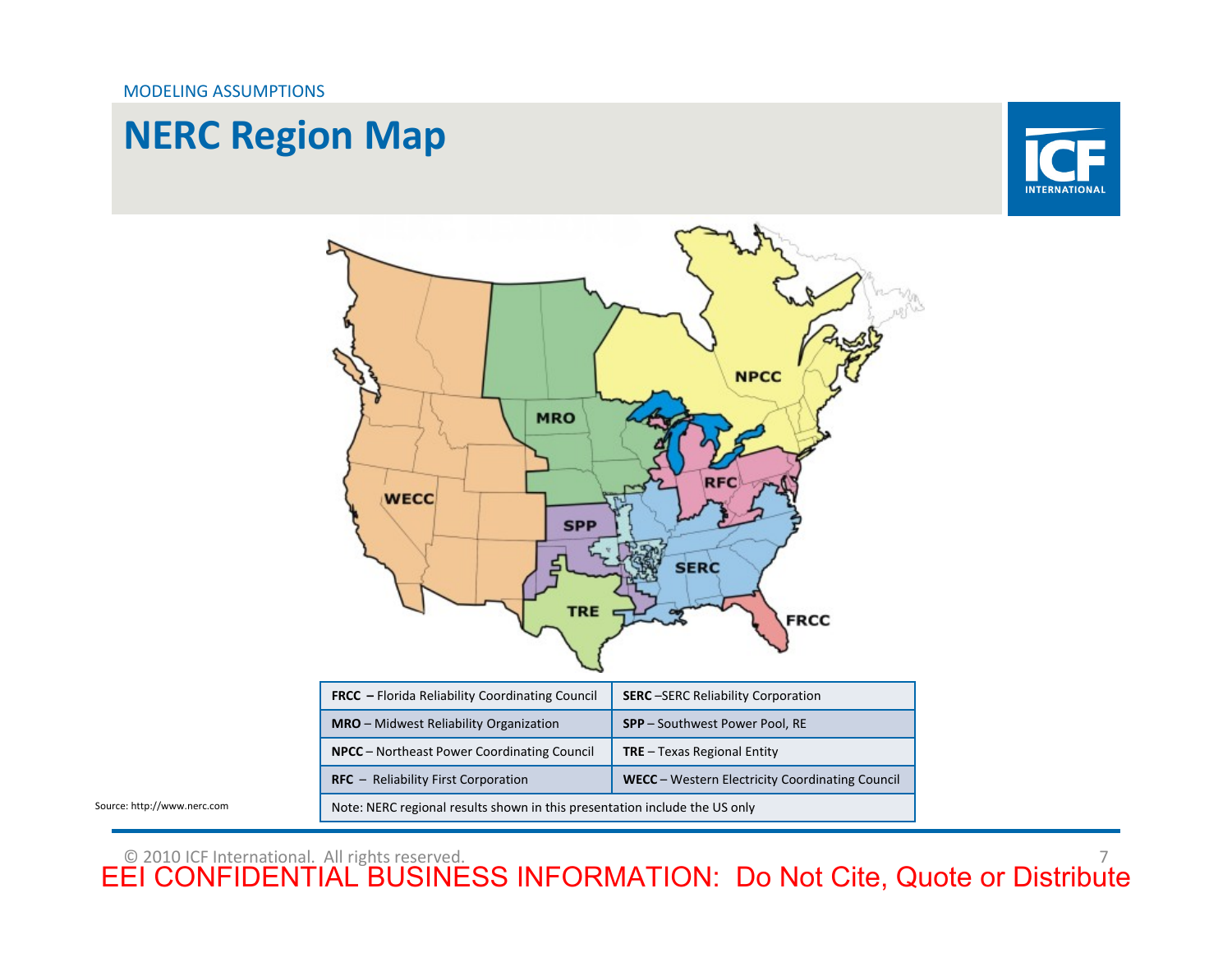

# EEI Reference Case - National Level<br>Results Compared to EPA ARRA 2009<br>Reference Case<br>ЕЕІ CONFIDENTIAL BUSINESS INFORMATION: Do Not Cite, Quote or Distribute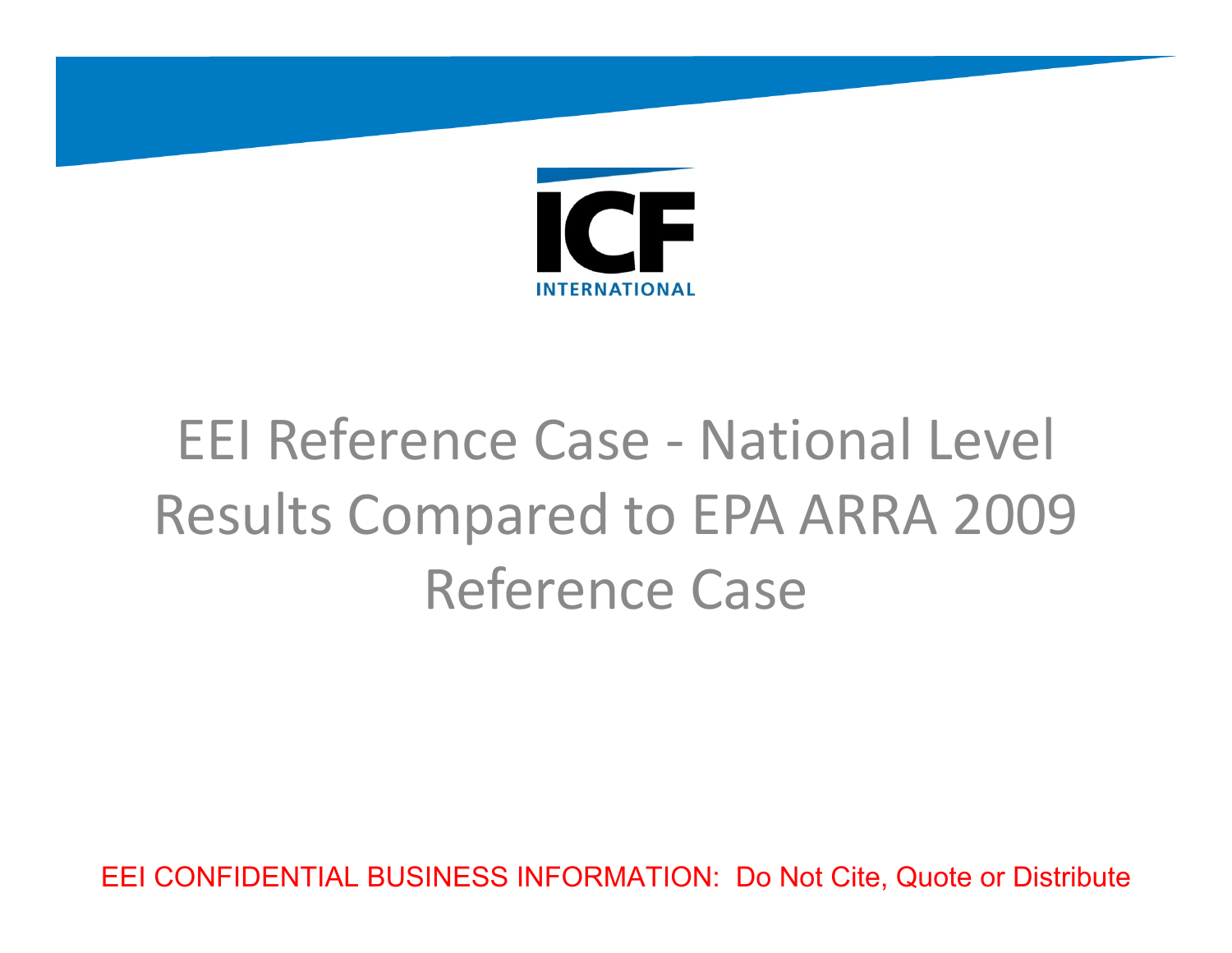# **National Generation By Type**



### EEI CONFIDENTIAL BUSINESS INFORMATION: Do Not Cite, Quote or Distribute<br>
EEI CONFIDENTIAL BUSINESS INFORMATION: Do Not Cite, Quote or Distribute **Billion kWh** ■ Other **Wind** ■ Solar GeothermalLandfill Gas**Biomass** ■ Hydro **Nuclear** ■ Oil **■Gas ■**Coal 20122015 2020 2025 2032

### **National Generation**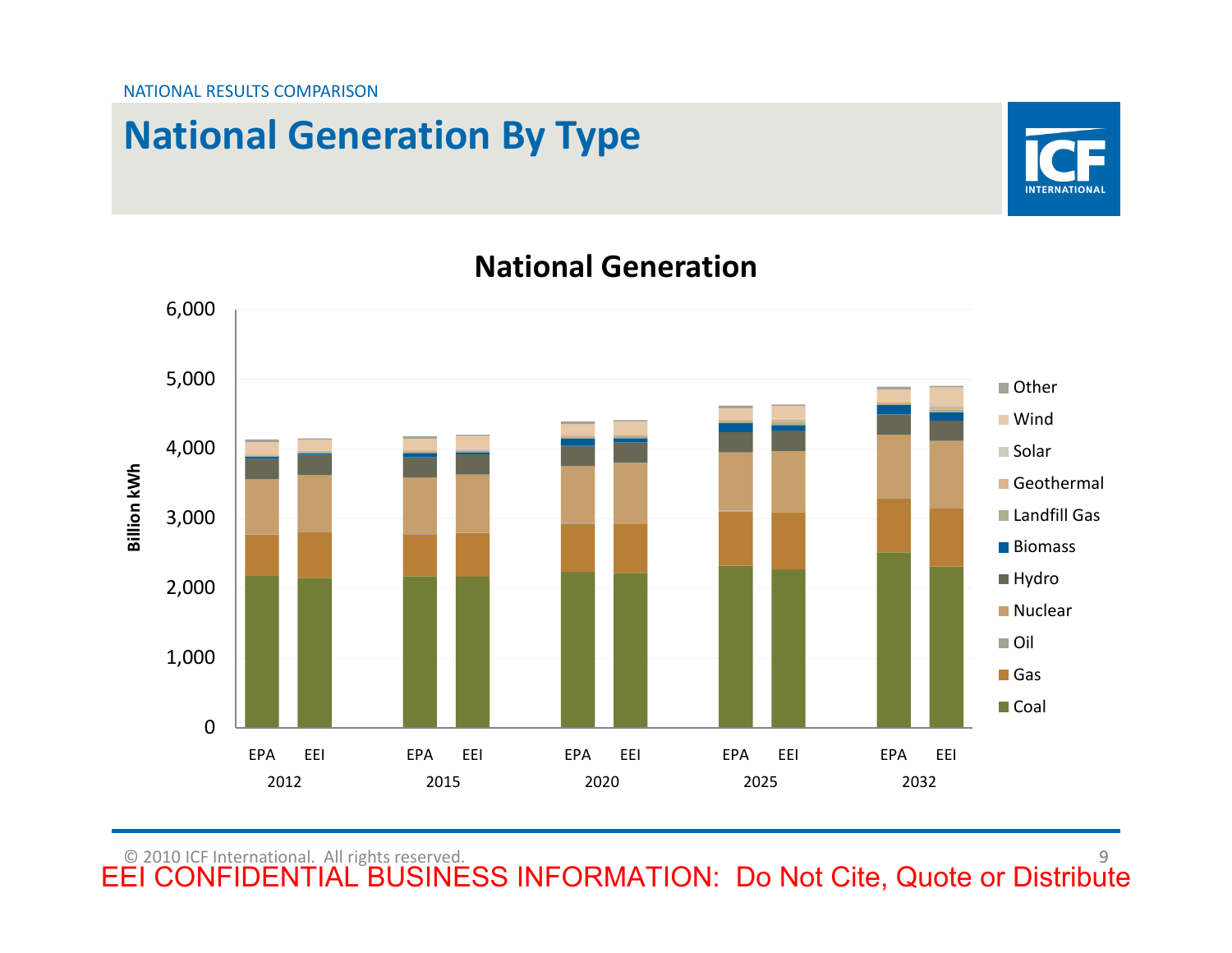# **National Cumulative Capacity Additions**



### **National Cumulative Capacity Additions**

**INTERNATIONA**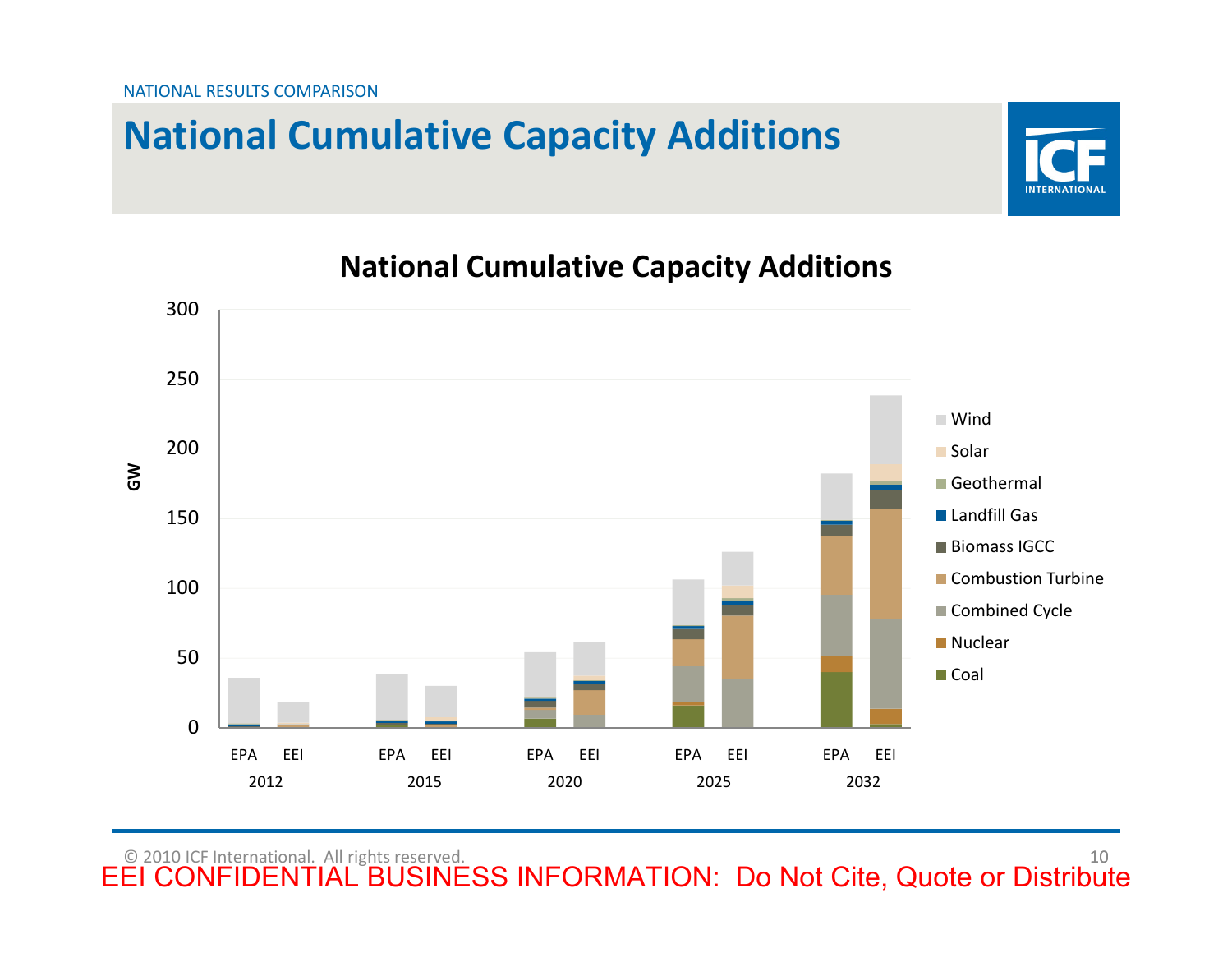# **National Cumulative Pollution Control Installations (Existing <sup>+</sup> Firm <sup>+</sup> Economic)**



### **National Cumulative Pollution Control Retrofit Installations**

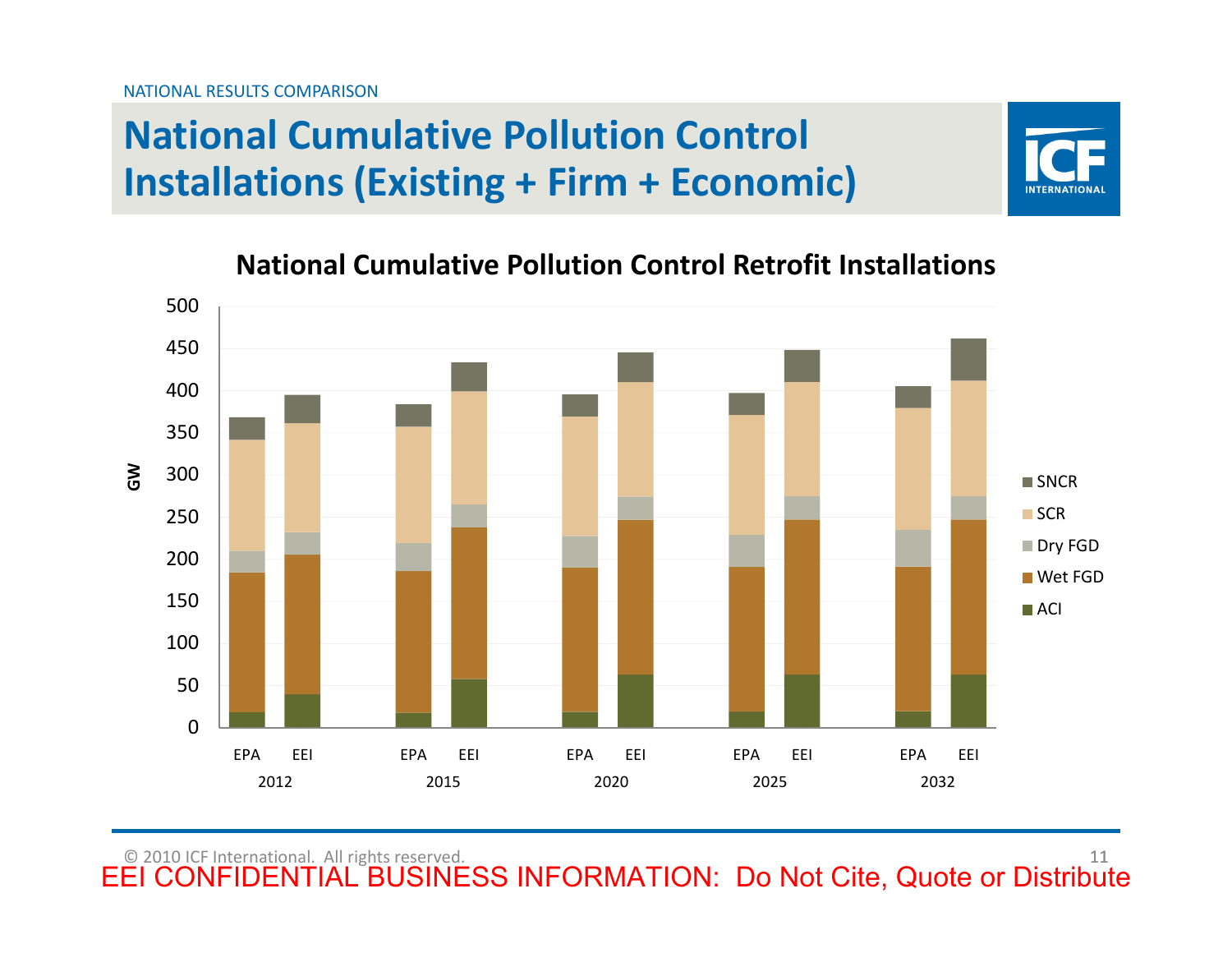## **Minemouth Coal Prices**



# $\frac{60}{2000}$ <br>  $\frac{1}{200}$ <br>  $\frac{1}{200}$ <br>  $\frac{1}{200}$ <br>  $\frac{1}{200}$ <br>  $\frac{1}{200}$ <br>  $\frac{1}{200}$ <br>  $\frac{1}{2000}$ <br>  $\frac{1}{2000}$ <br>  $\frac{1}{2000}$ <br>  $\frac{1}{2000}$ <br>  $\frac{1}{2000}$ <br>  $\frac{1}{2000}$ <br>  $\frac{1}{2000}$ <br>  $\frac{1}{2000}$ <br>  $\frac{1}{2000}$ <br>  $\$ **2008\$/ Ton** EPA PRB 8800 EPA IL 6.0  $\leftarrow$  EPA CAPP 1.4  $\leftarrow$  EPA NAPP 4.2 EEI PRB $B = EEI CAPP 1.4$   $B = EI NAPP 4.2$

### **Minemouth Coal Prices**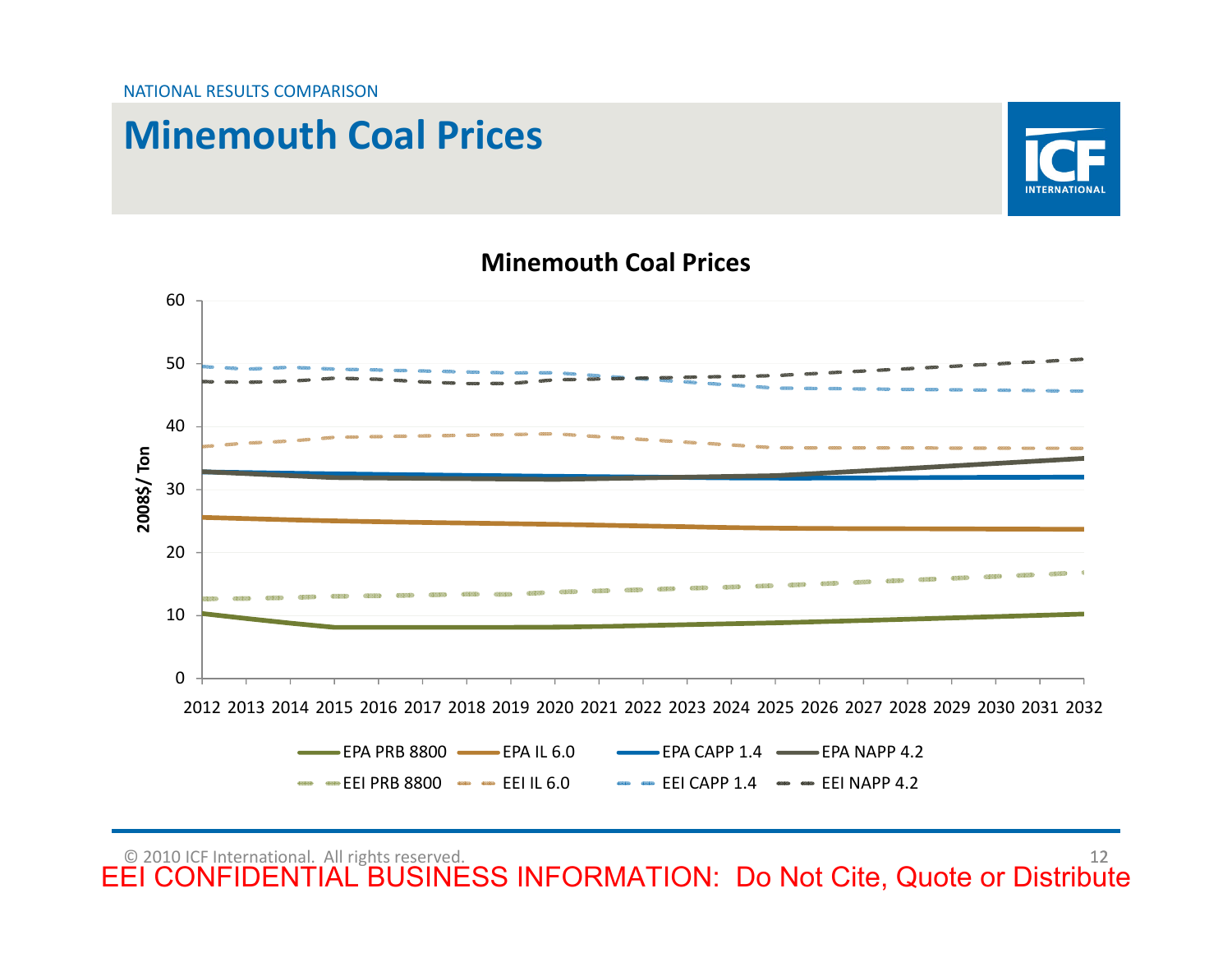# **Henry Hub and Delivered Natural Gas Prices**





**Henry Hub and Delivered Natural Gas Prices**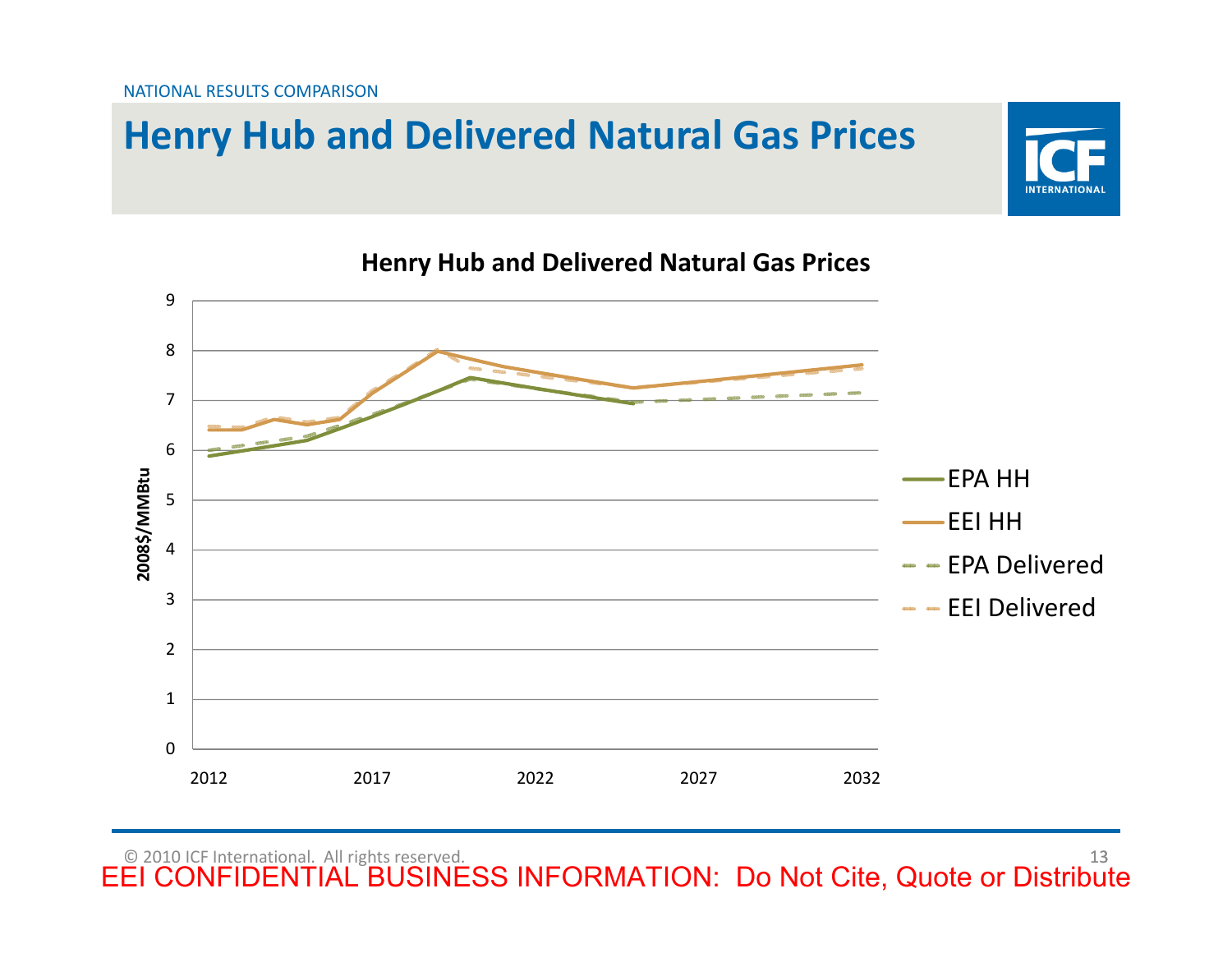

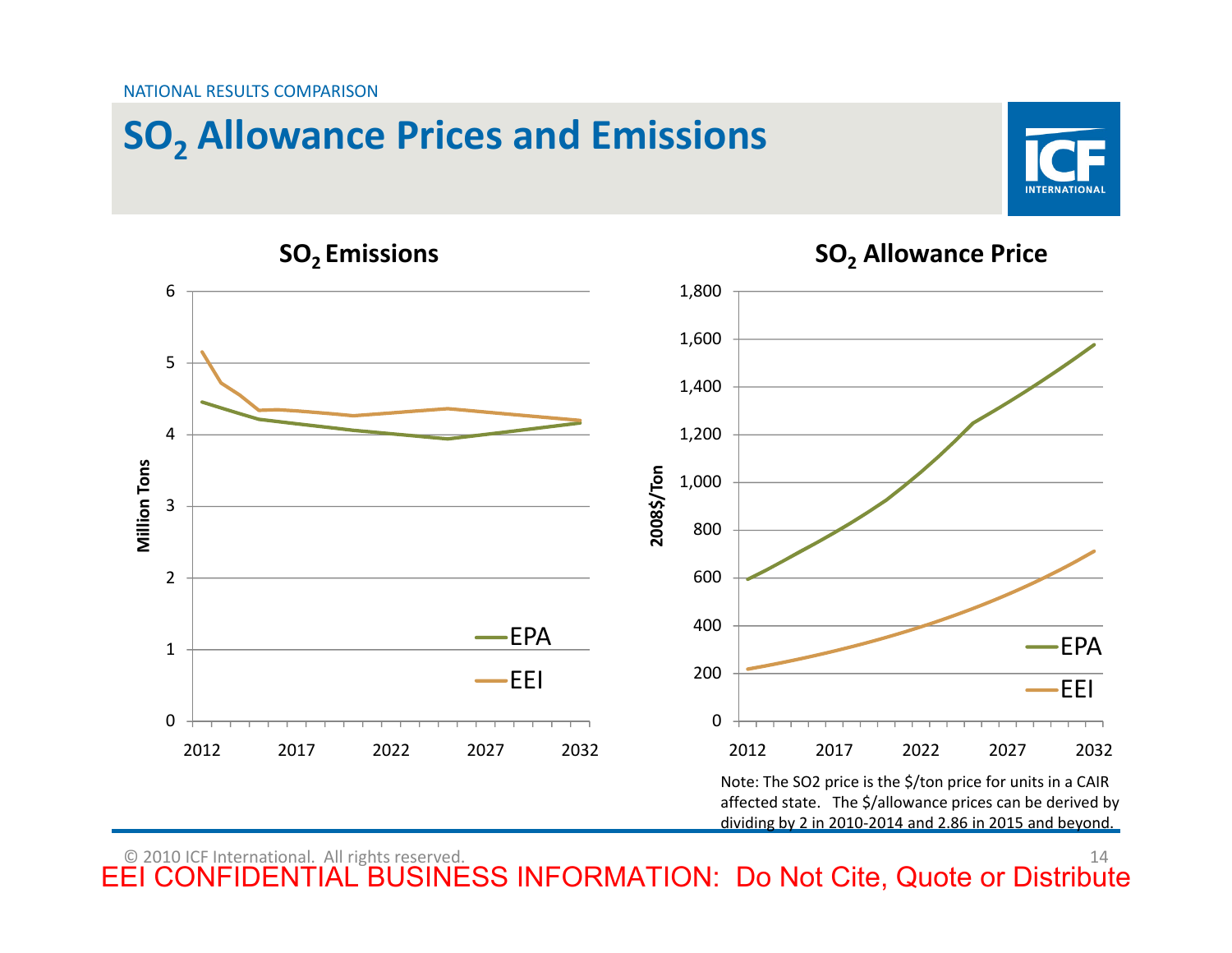### NATIONAL RESULTS COMPARISON





**CAIR Annual NO<sub>x</sub> Allowance Price**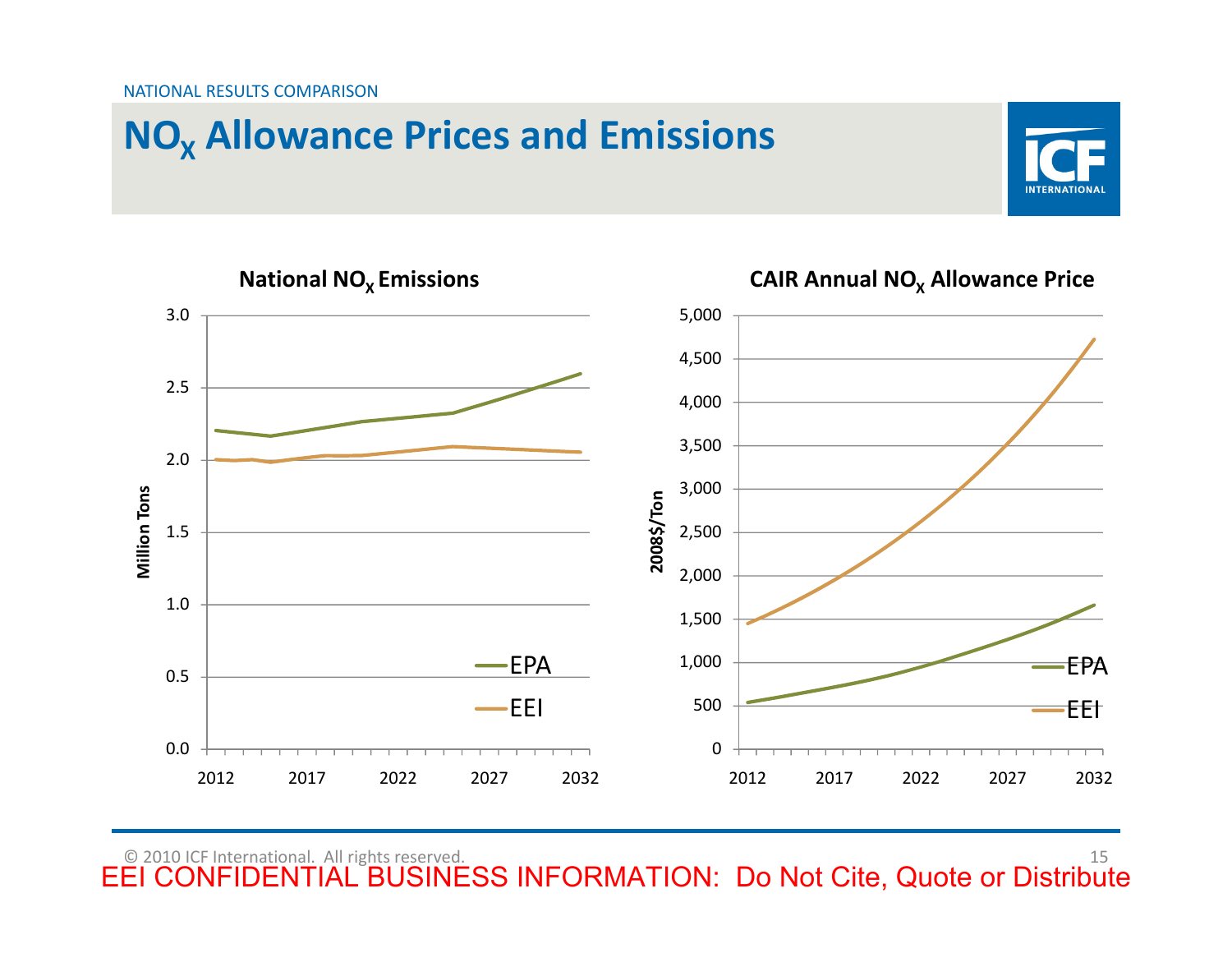# **National Mercury Emissions**



### **National Mercury Emissions**

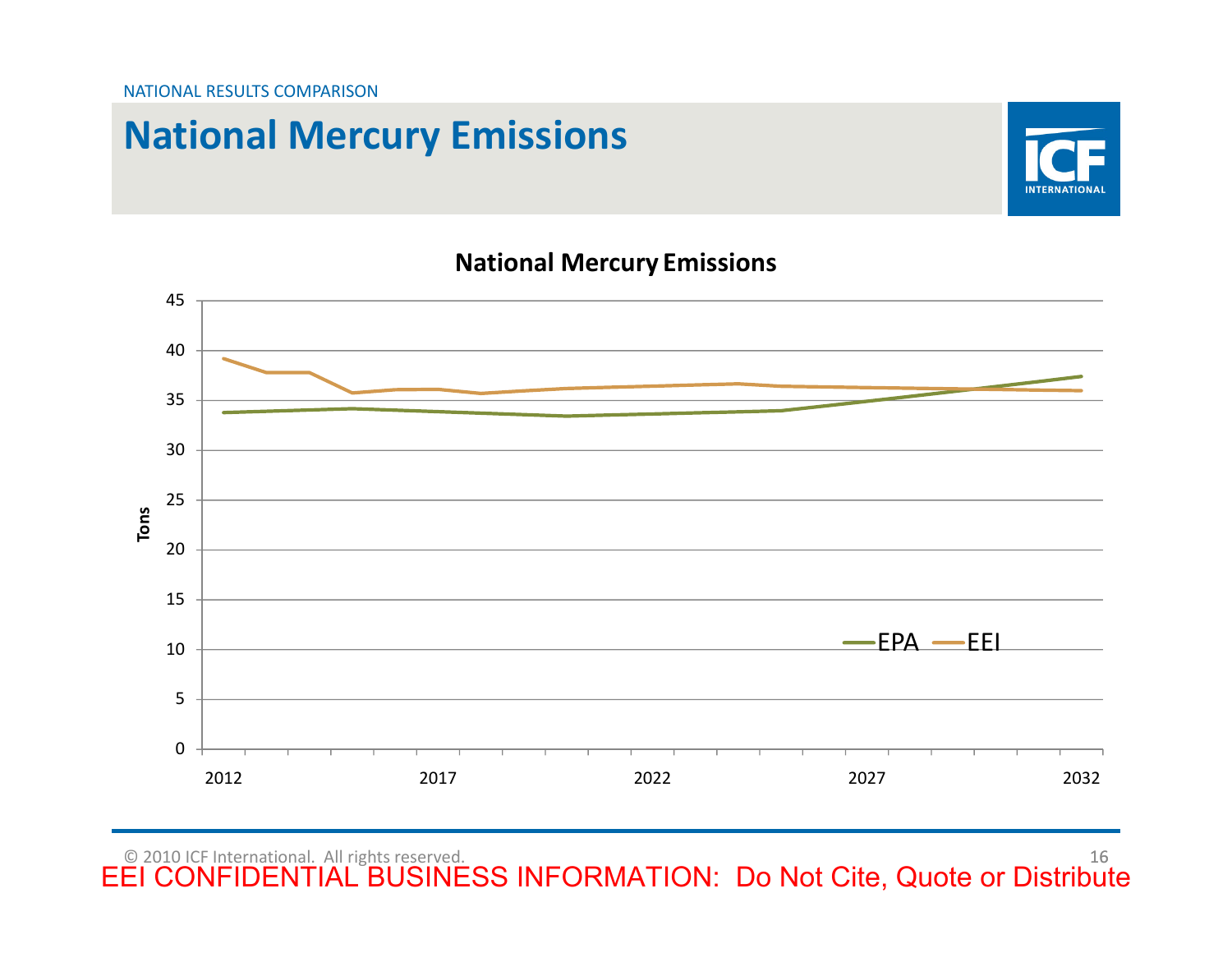# **National CO2 Emissions**



### **National CO2 Emissions**

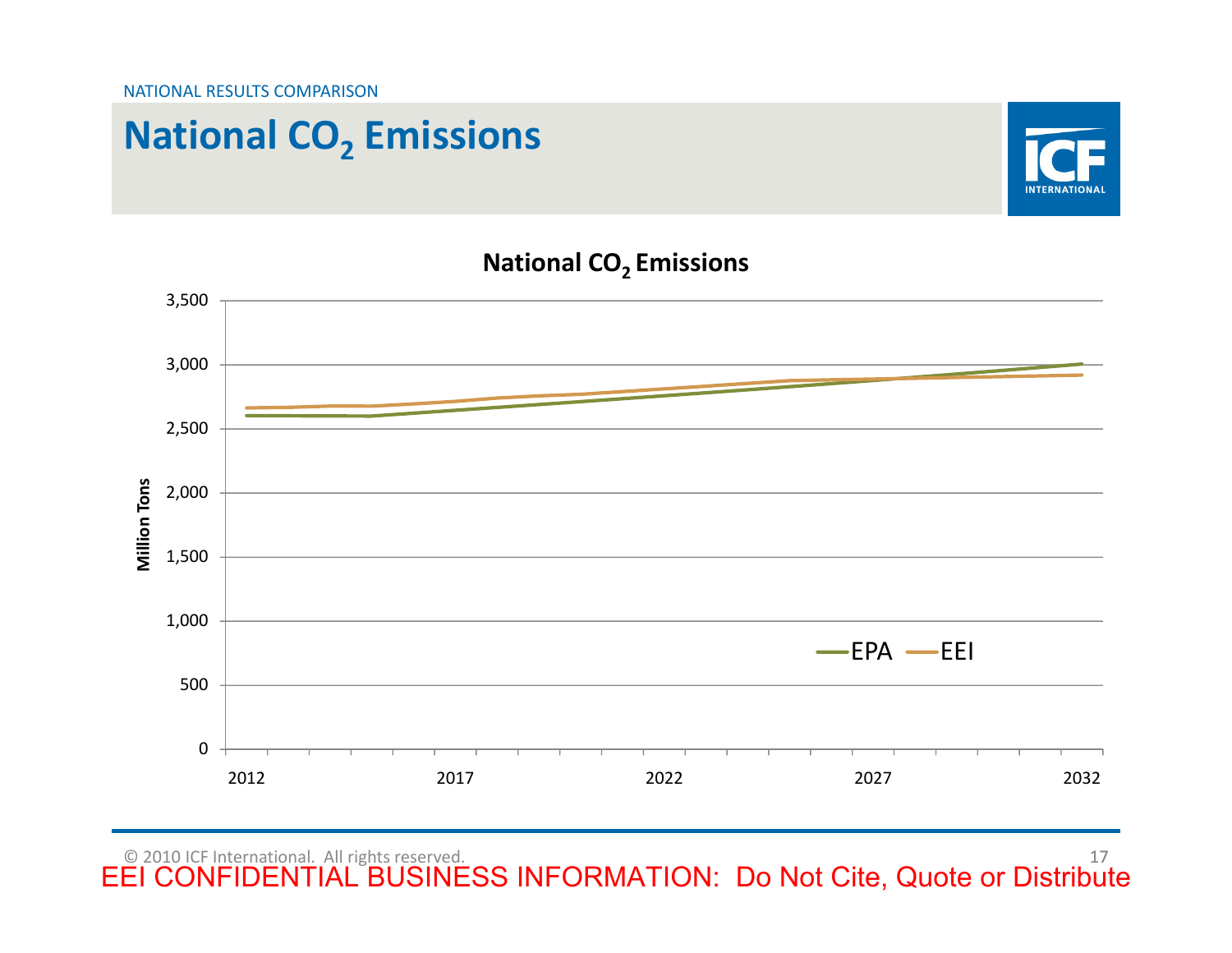

EEI Scenario Results<br>EEI CONFIDENTIAL BUSINESS INFORMATION: Do Not Cite, Quote or Distribute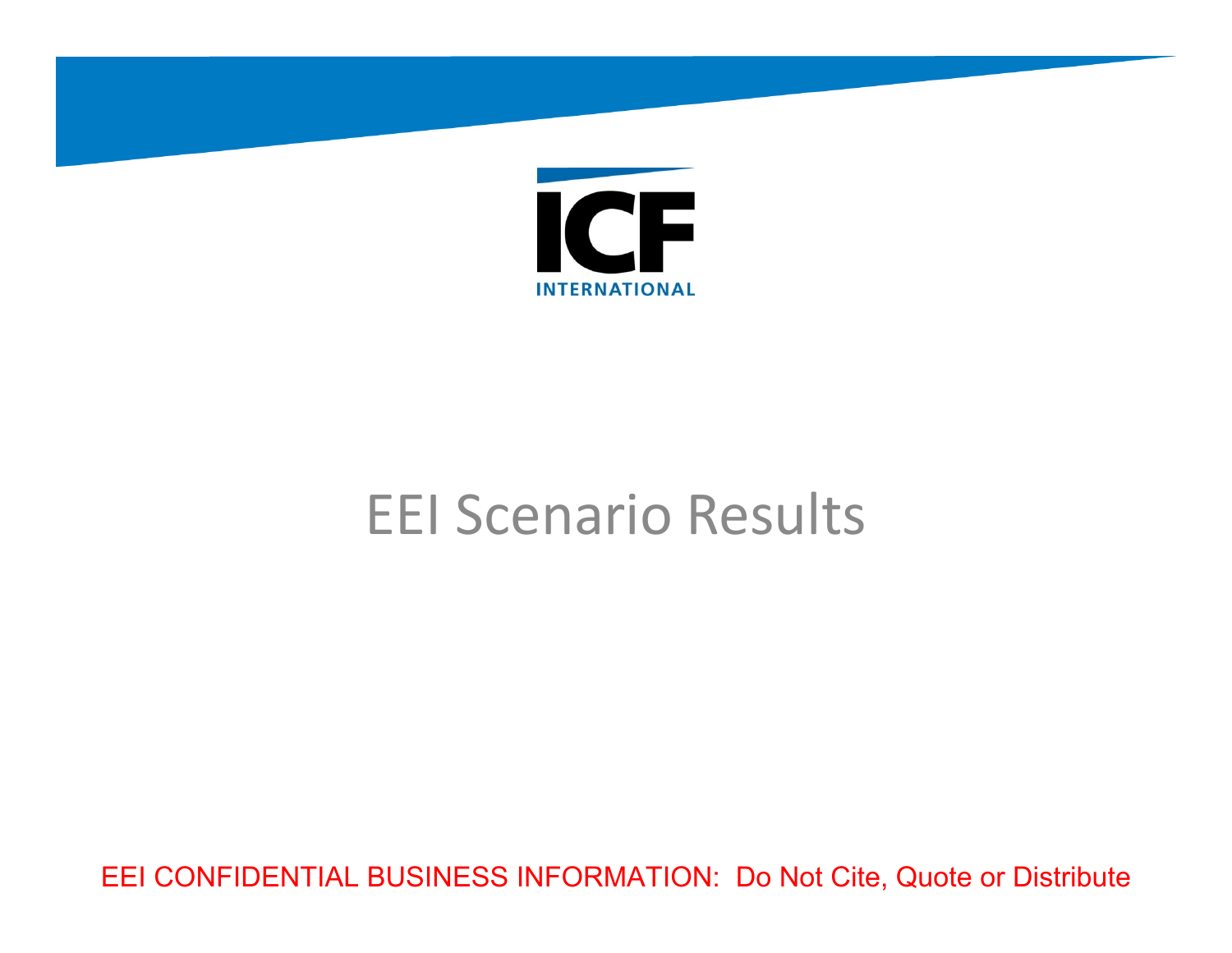# **National Generation By Type**



### **National Generation**

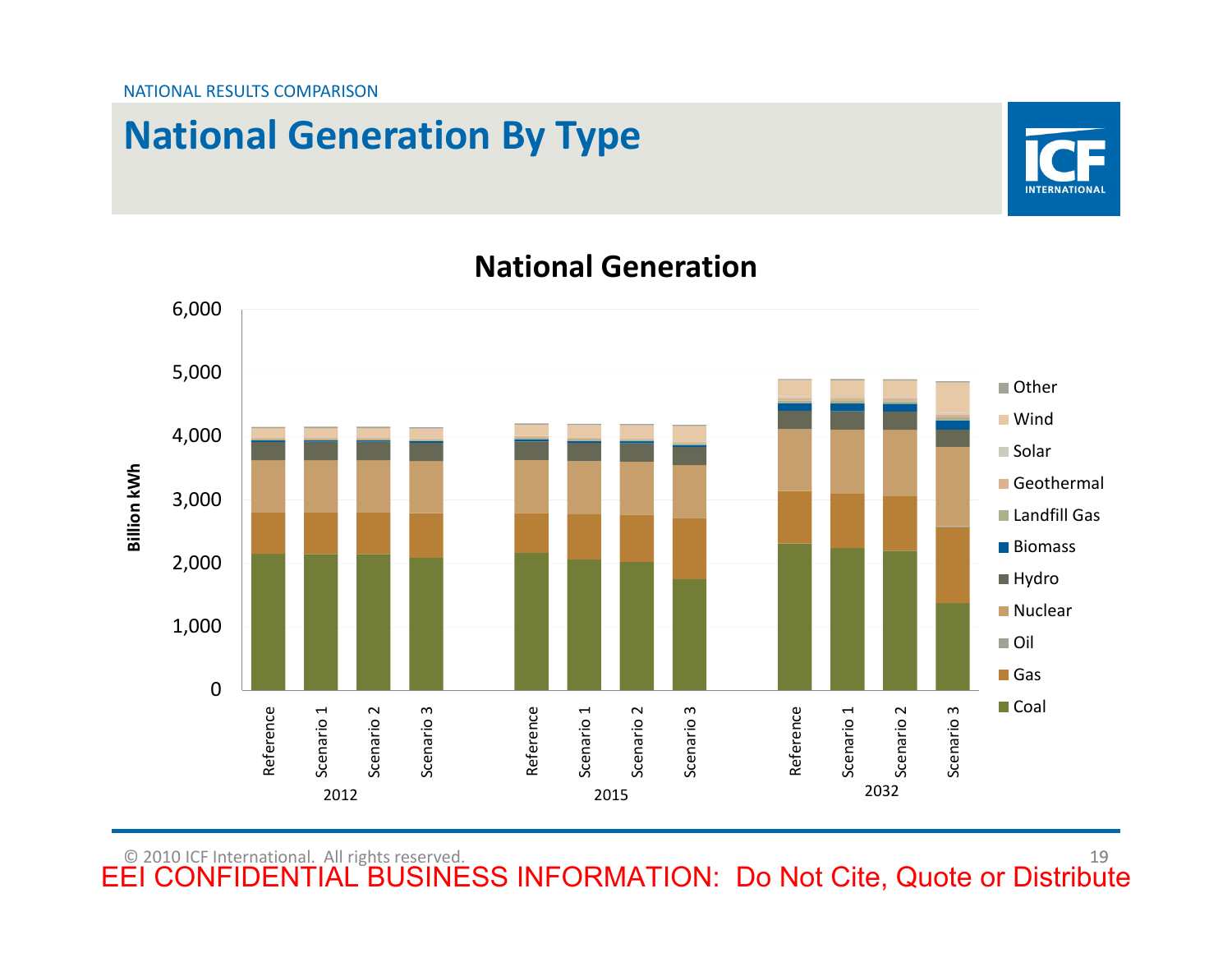# **National Cumulative Capacity Additions by Scenario (Firm <sup>+</sup> Economic)**



### **National Capacity Additions**

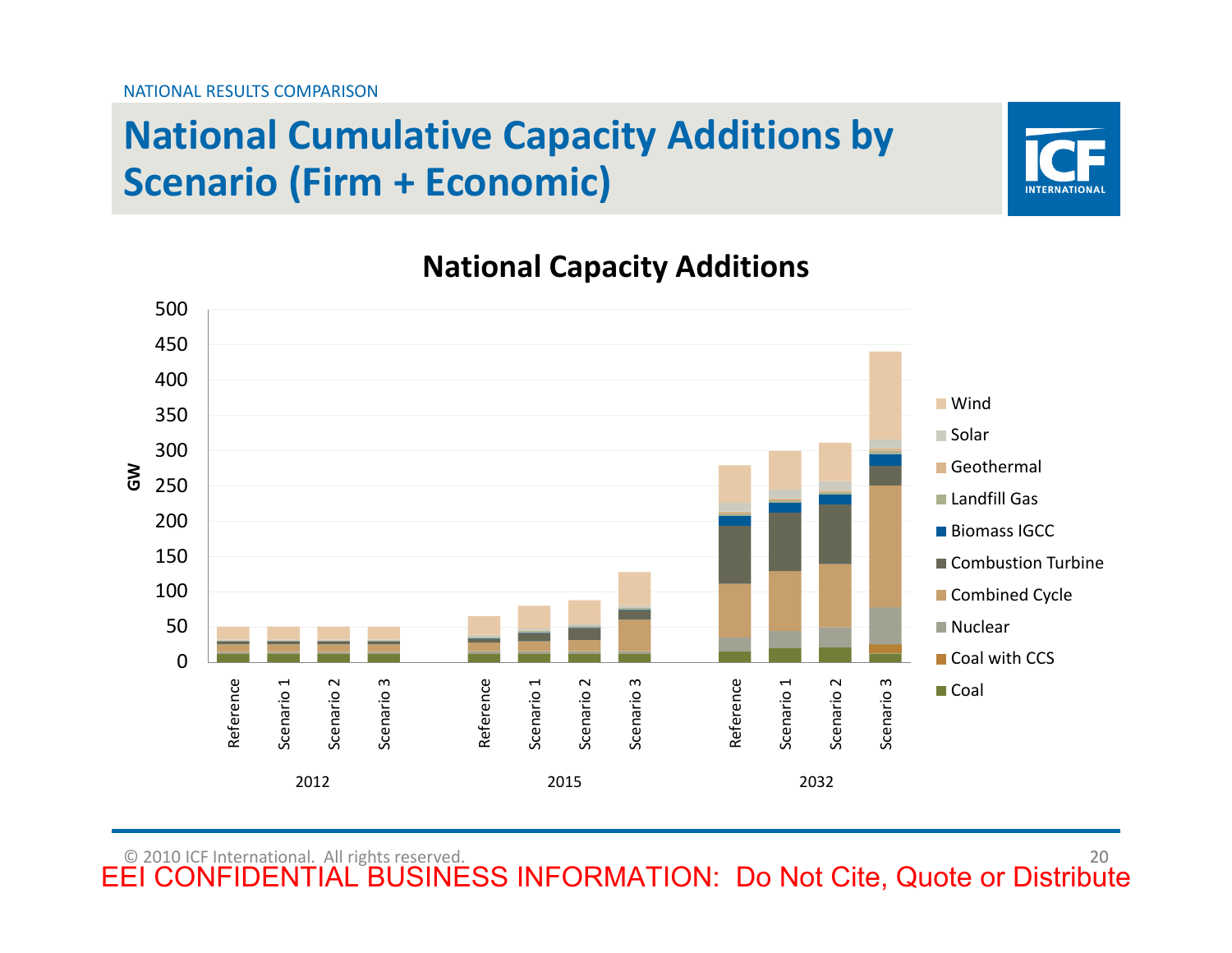NATIONAL RESULTS COMPARISON

# **National Cumulative Pollution Control Installations by Scenario (Firm <sup>+</sup> Economic)**



### **National Cumulative Pollution Control Installations**



Note: Units may install more than one control and their capacity will be reported separately for each control.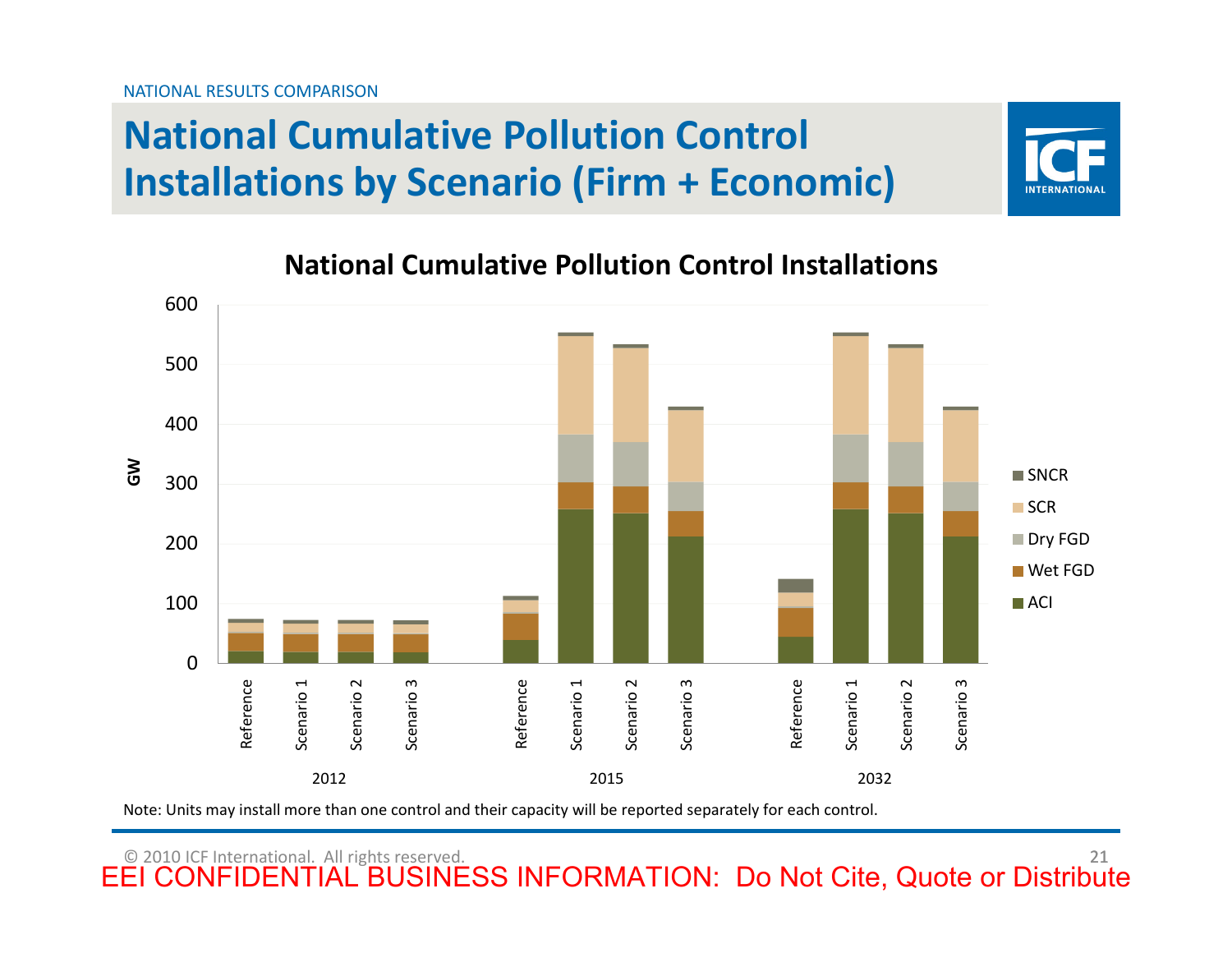## **Henry Hub Natural Gas Prices**





### **Henry Hub Natural Gas Prices**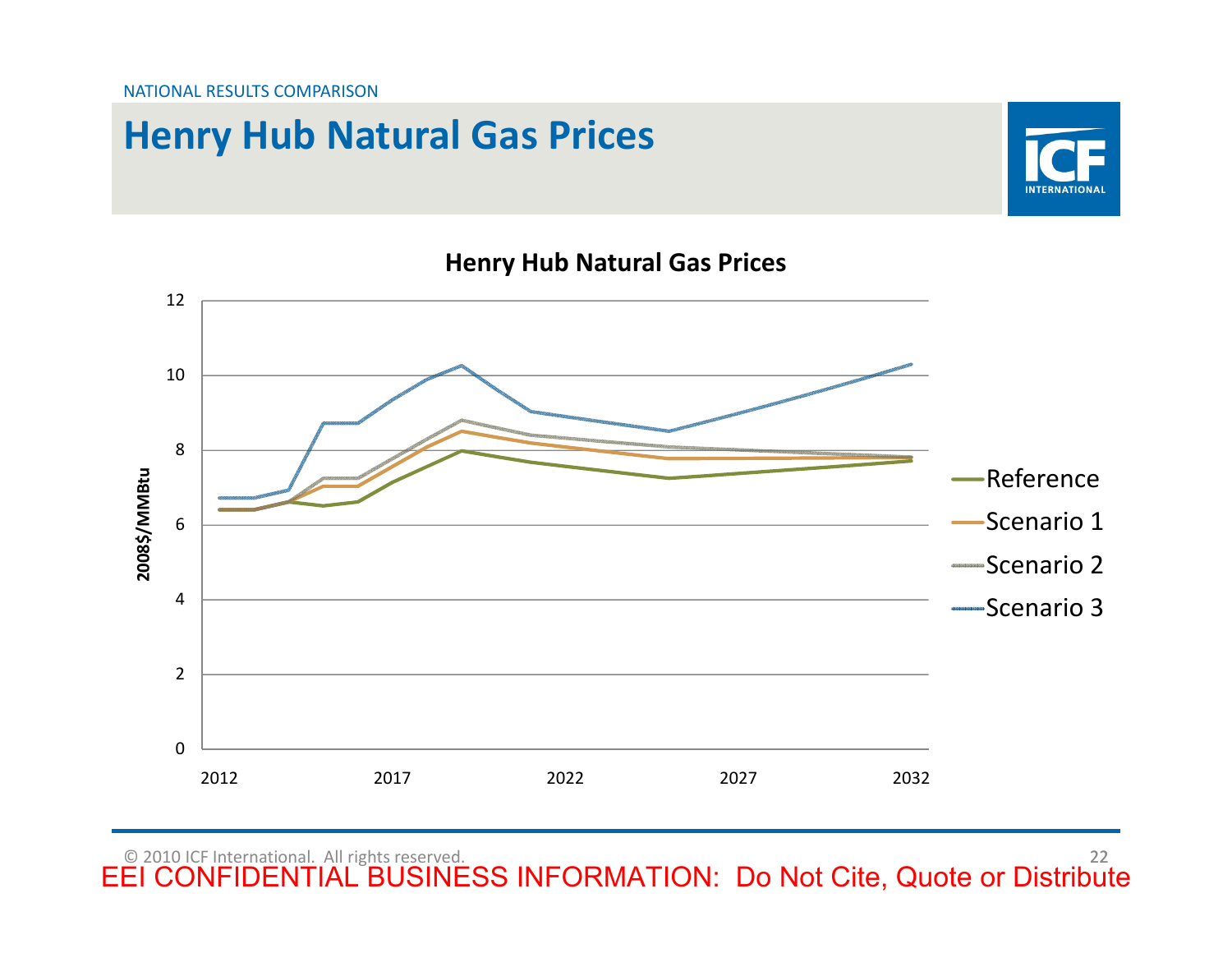





### **National SO2 Emissions**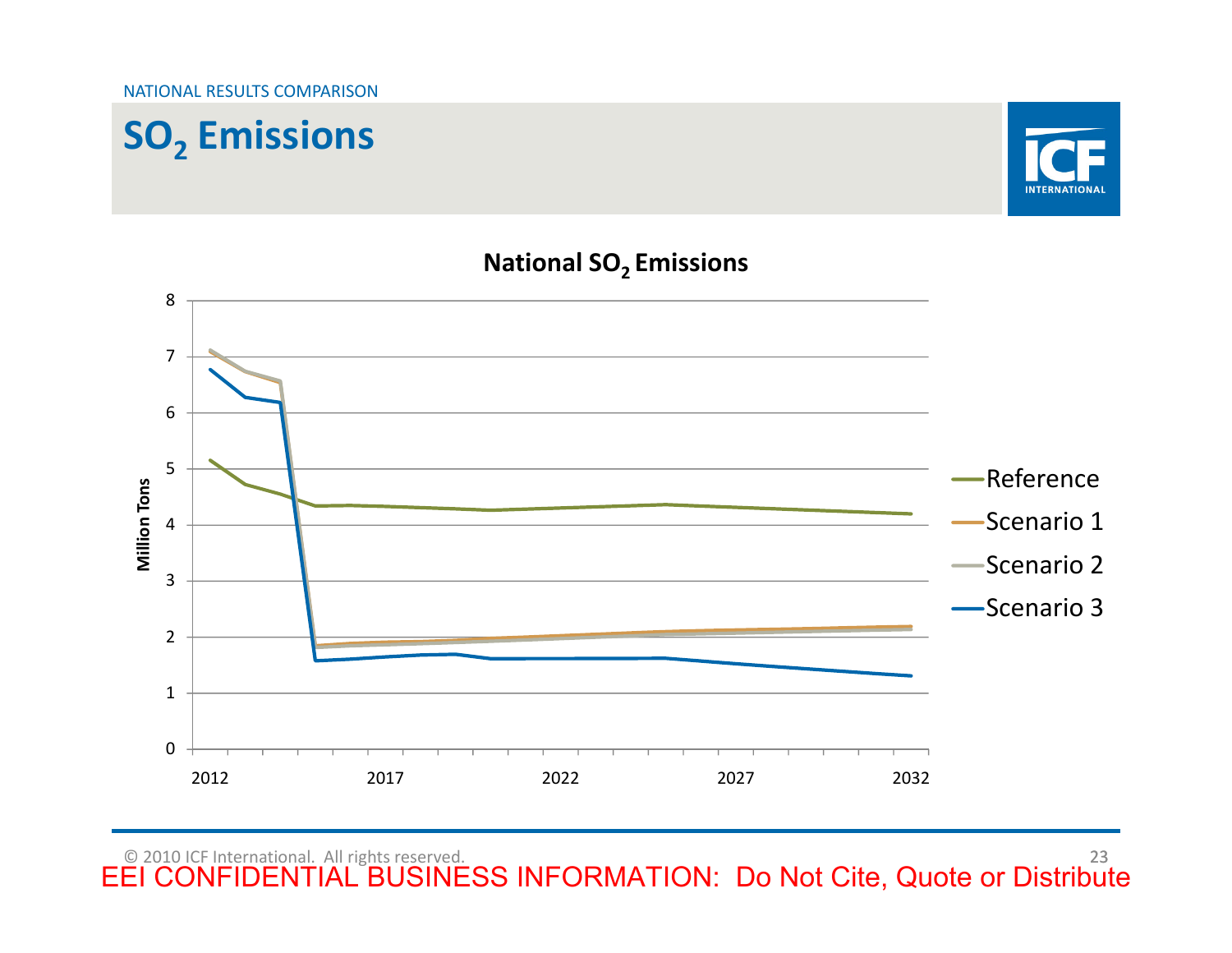





### **National NOx Emissions**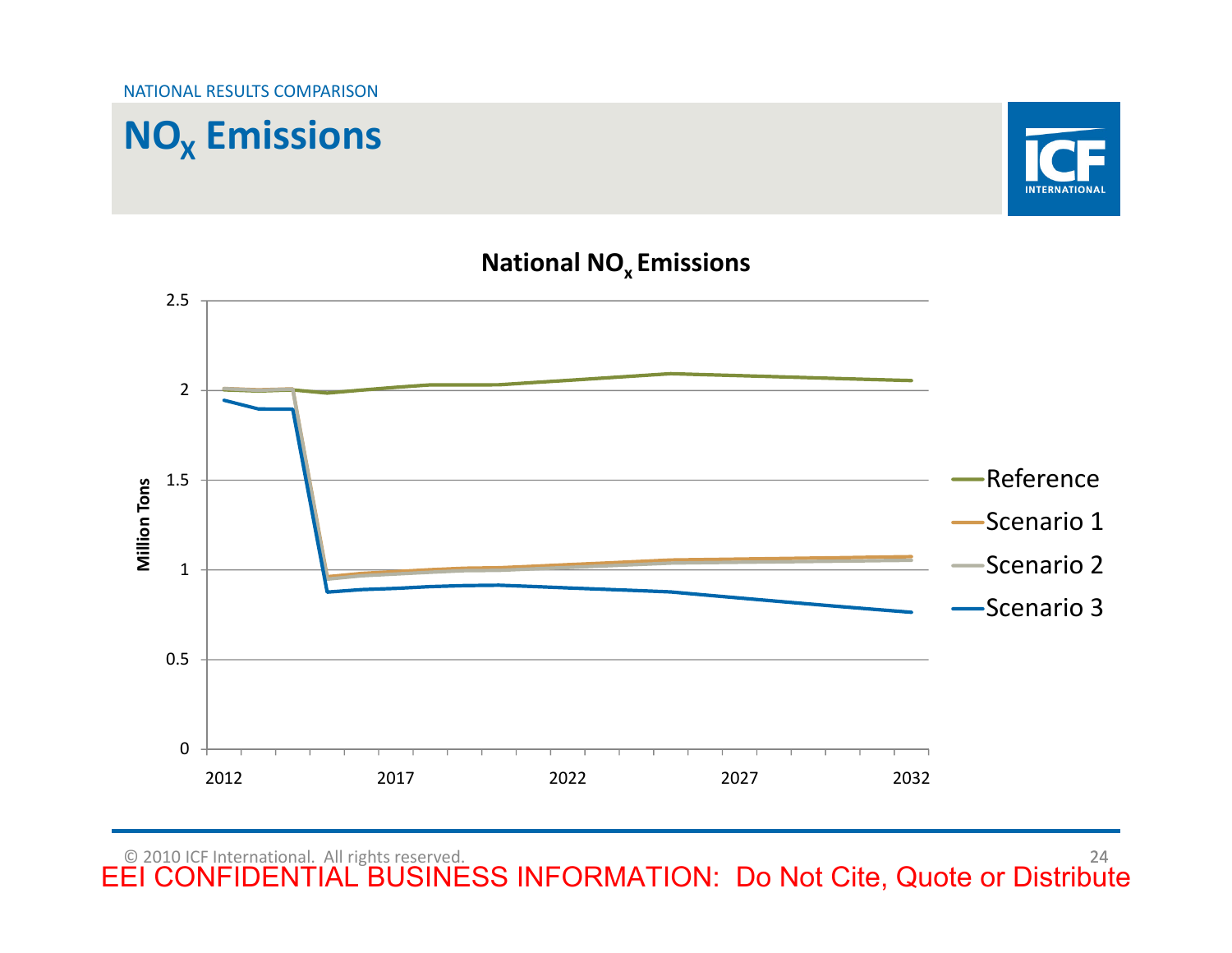# **National Mercury Emissions**



### **National Mercury Emissions**

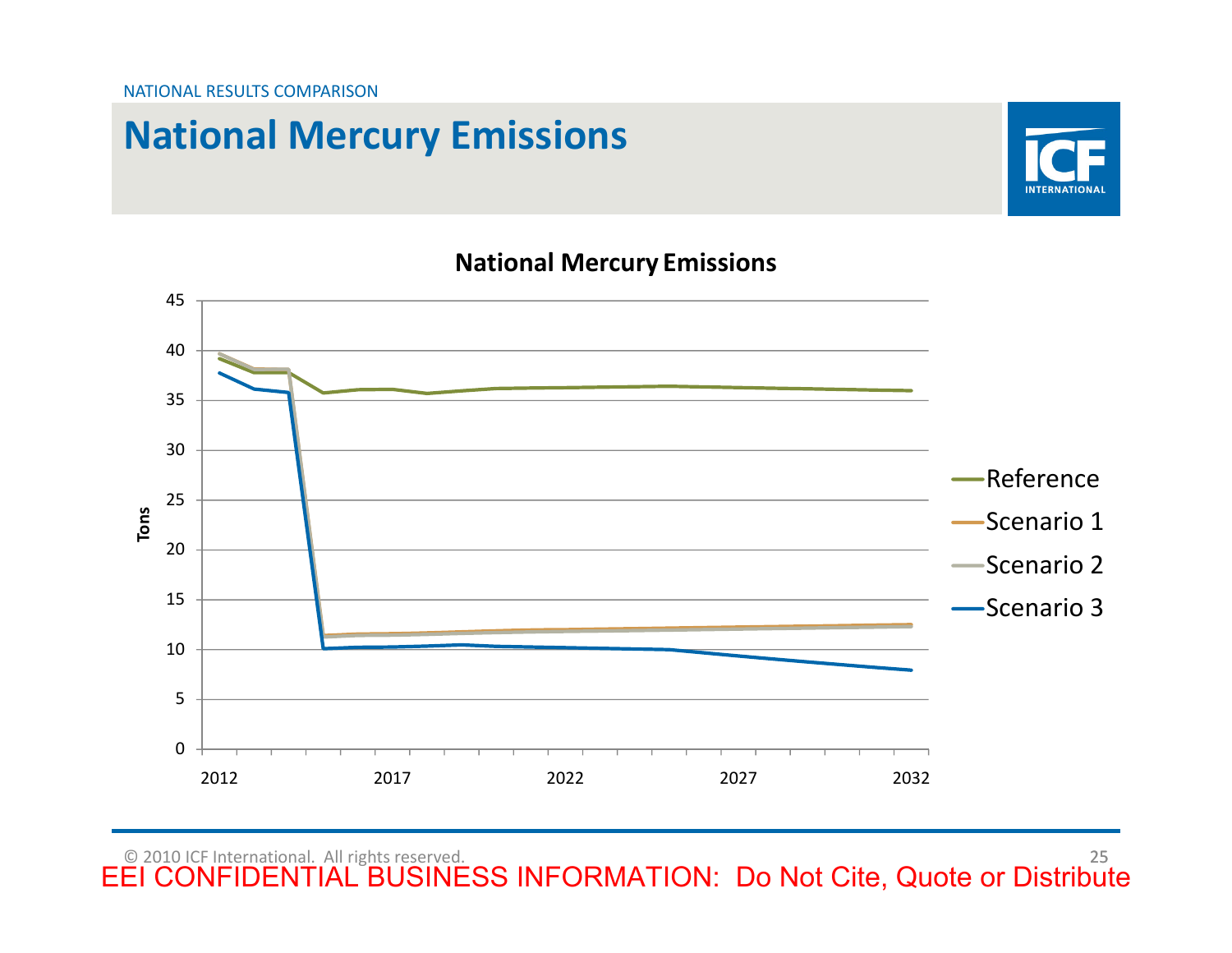# **National CO2 Emissions**





### **National CO2 Emissions**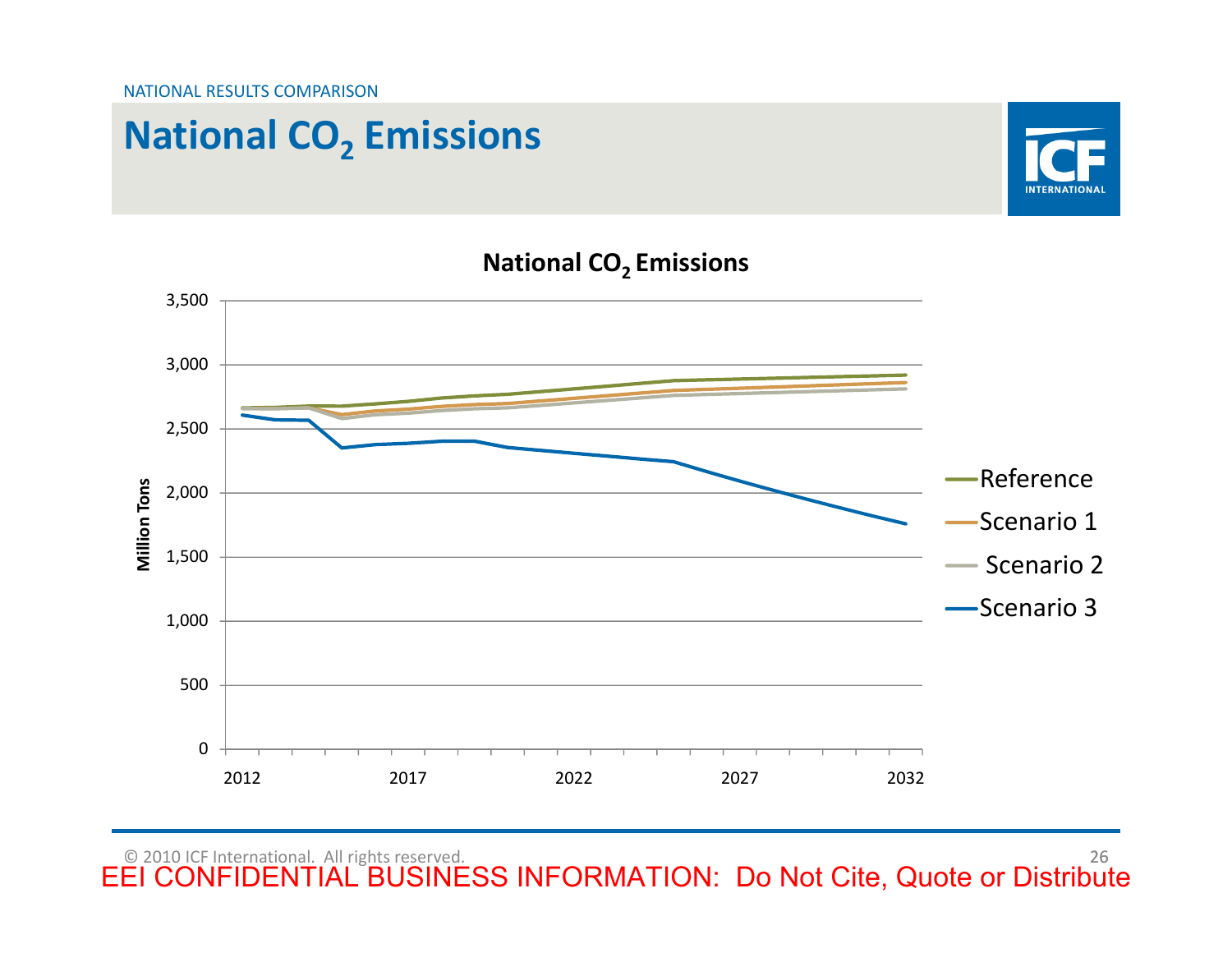

Retirements<br>EEI CONFIDENTIAL BUSINESS INFORMATION: Do Not Cite, Quote or Distribute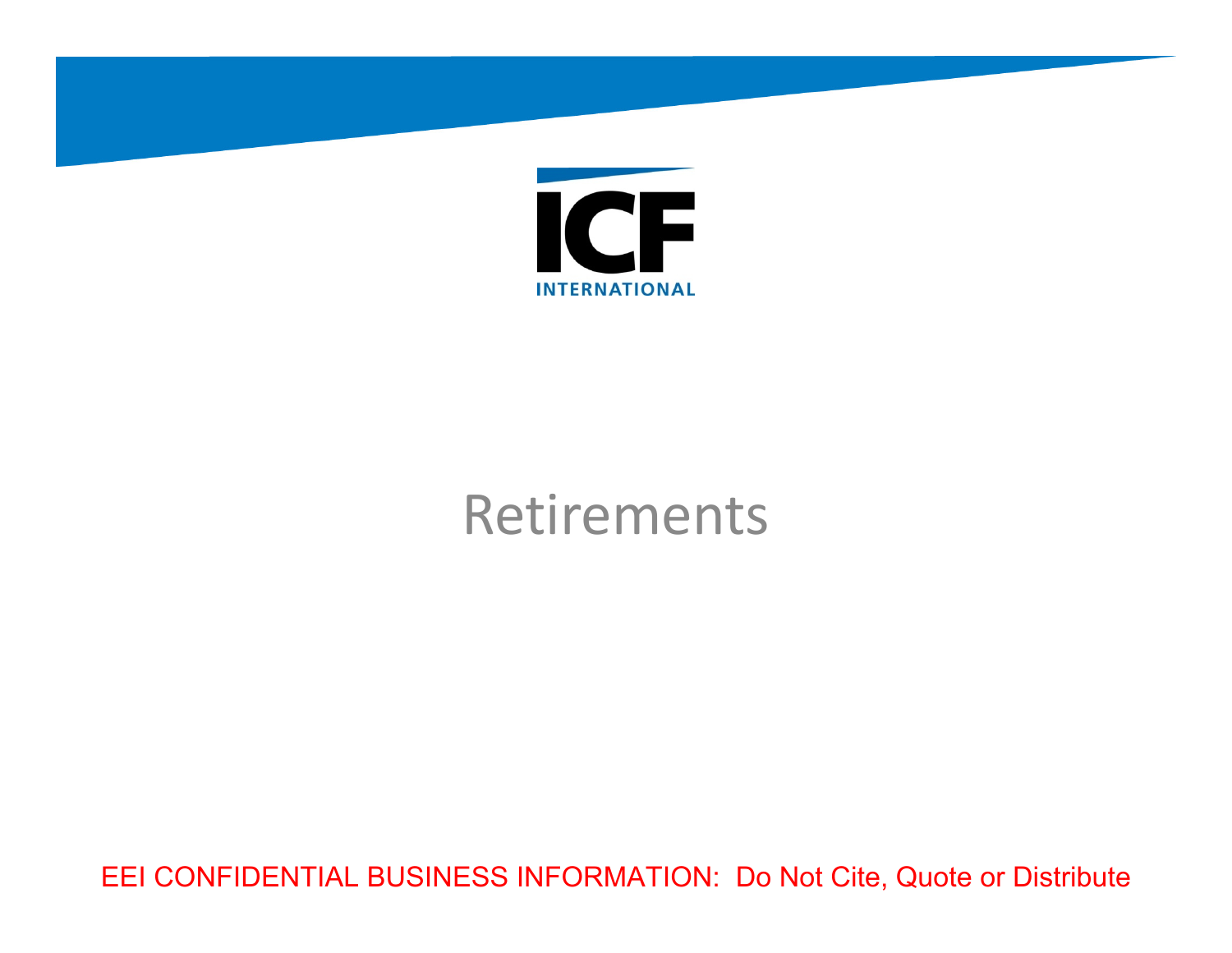

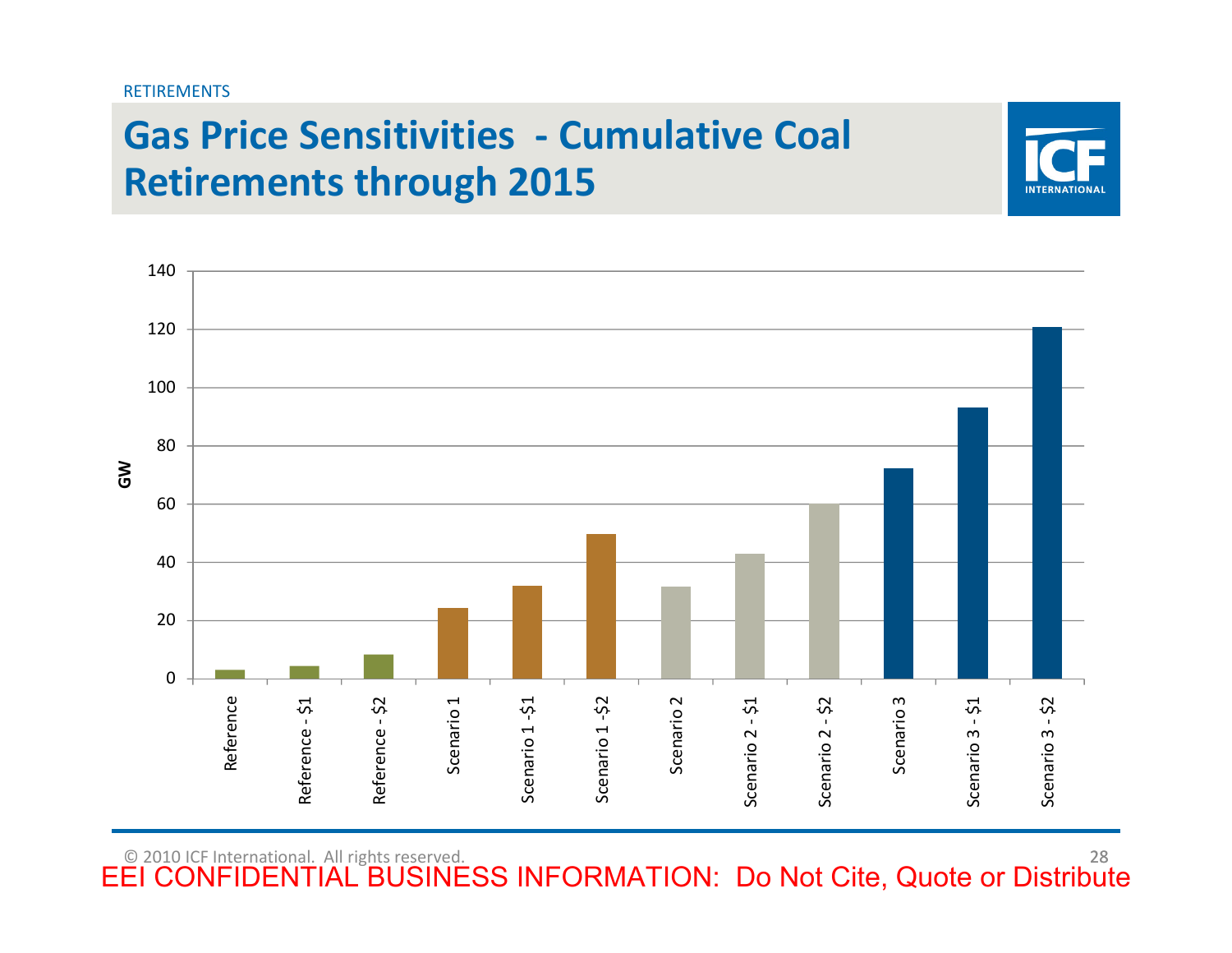### RETIREMENTS

## **Natural Gas Prices Impact the Economics of Retrofitting Existing Coal vs. Building New – Avg. Compliance Cost**



### **Levelized Cost**

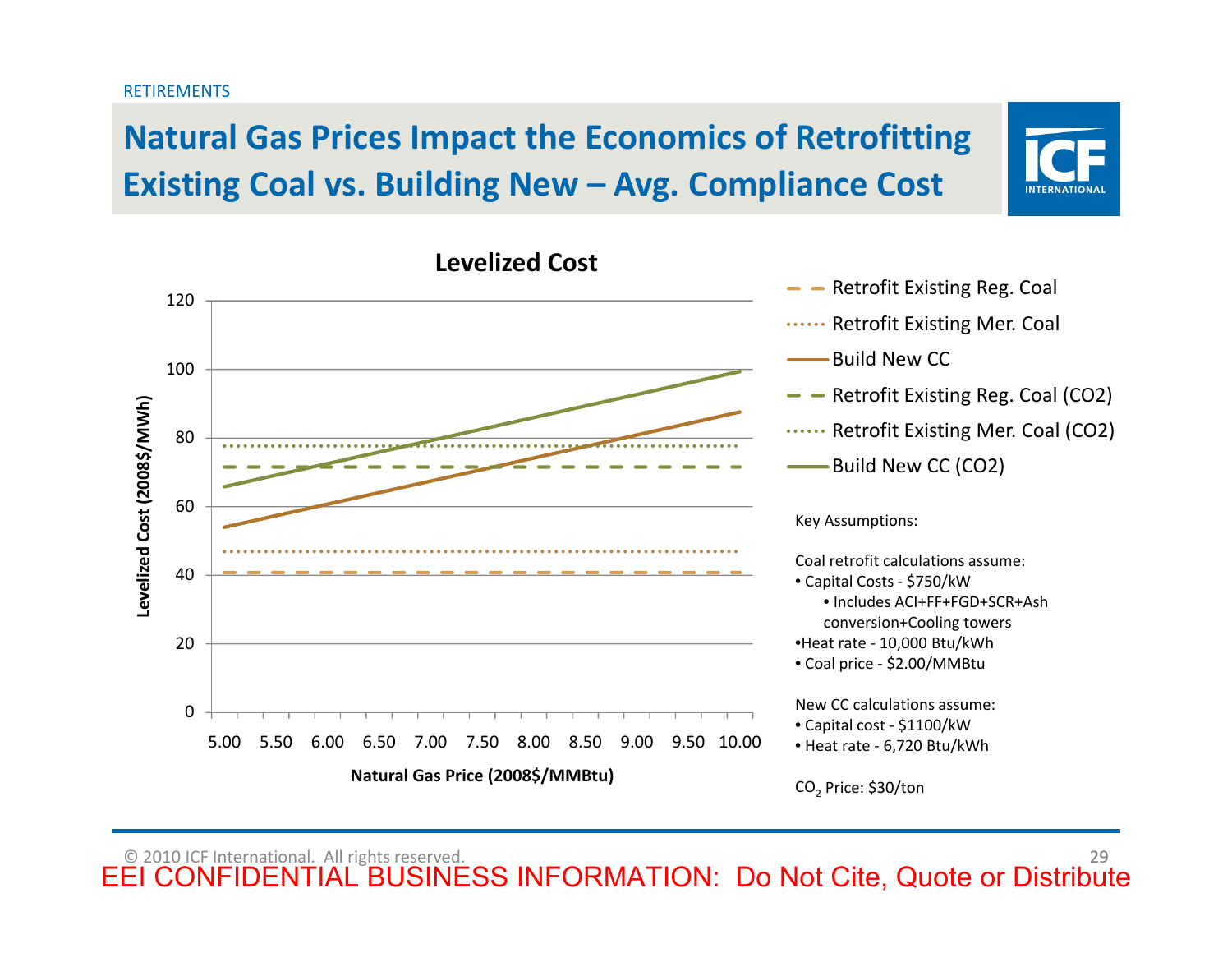### RETIREMENTS

## **Natural Gas Prices Impact the Economics of Retrofitting Existing Coal vs. Building New – High Compliance Cost**



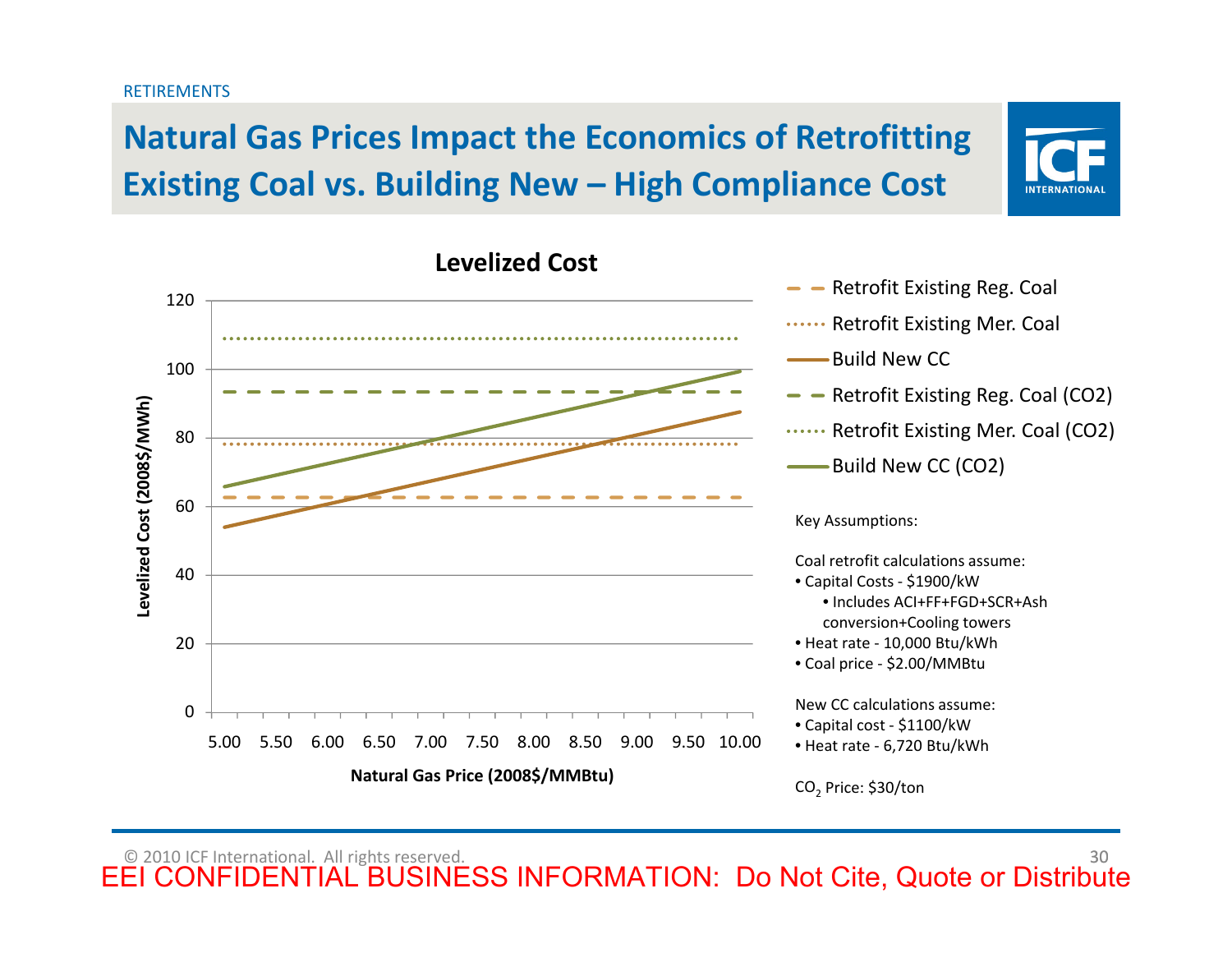**RETIREMENTS** 

# **Coal vs. CC Levelized Cost Components**



### EEI CONFIDENTIAL BUSINESS INFORMATION: Do Not Cite, Quote or Distribute<br>
EEI CONFIDENTIAL BUSINESS INFORMATION: Do Not Cite, Quote or Distribute<br>
EEI CONFIDENTIAL BUSINESS INFORMATION: Do Not Cite, Quote or Distribute 31<br> Reg. Coal Mer. Coal New CC Reg. Coal Mer. Coal New CC **2008\$/MWh Emissions** FuelVO&MFO&M■ Capital Key Assumptions: Coal retrofit calculations assume: • Capital Costs ‐ \$1900/kW • Heat rate ‐ 10,000 Btu/kWh • Coal price ‐ \$2.00/MMBtu New CC calculations assume: • Capital cost ‐ \$1100/kW • Heat rate ‐ 6,720 Btu/kWh • HH Price ‐ \$8.00/MMBtu CO<sub>2</sub> Price: \$30/ton

 $3P$  4P

### **Levelized Cost Components**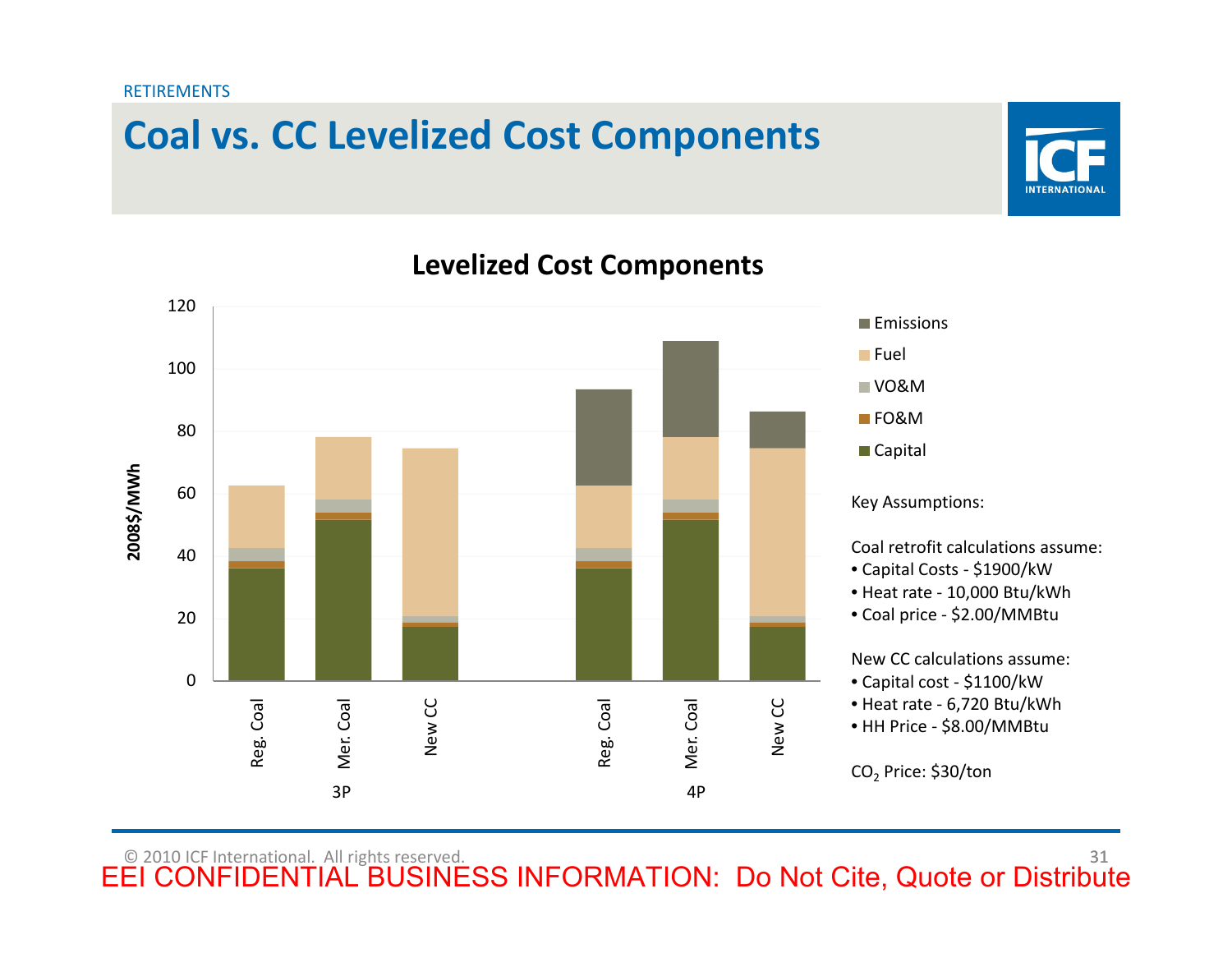### **RETIREMENTS**

# **Levelized Regulated Coal Unit Compliance Costs**



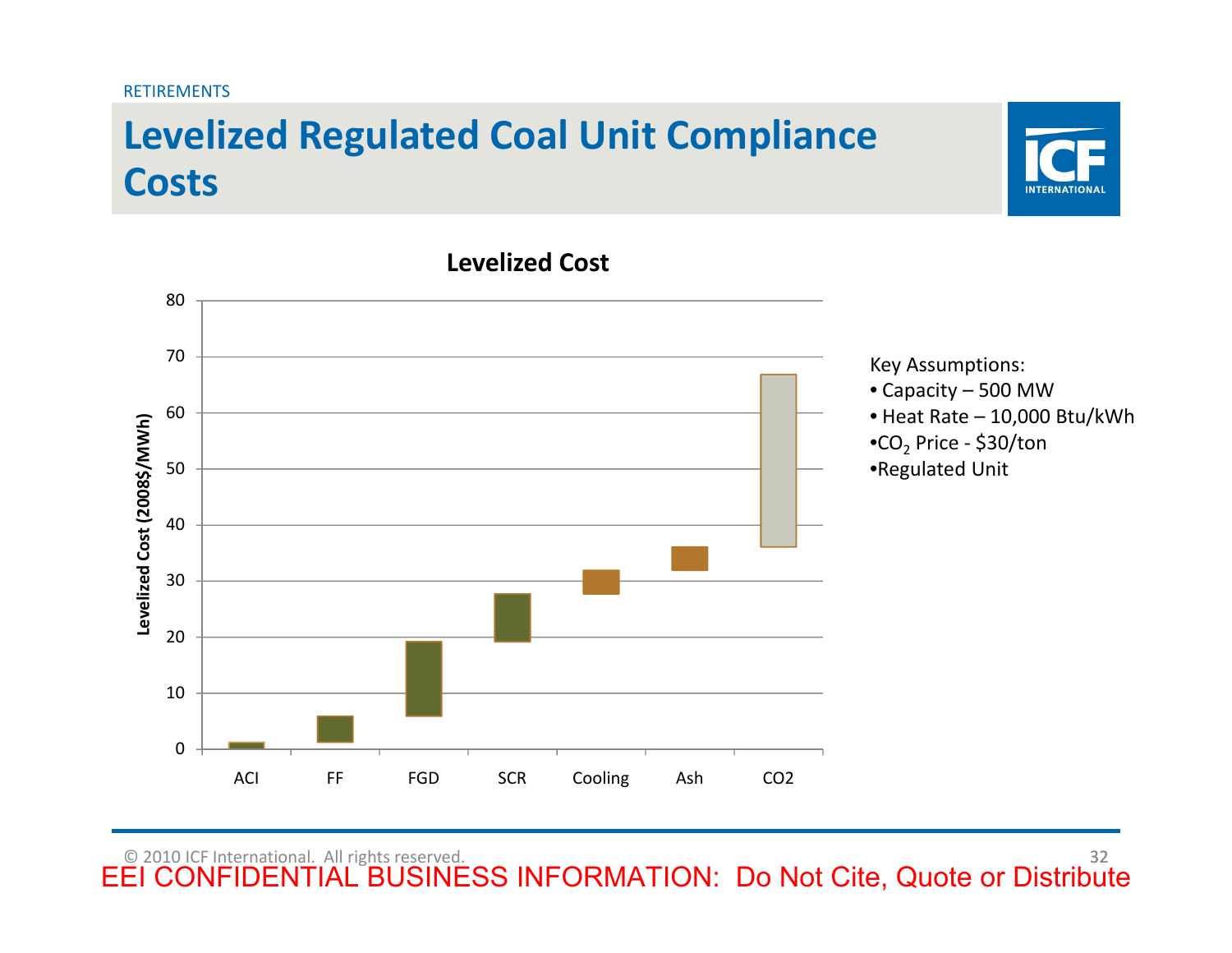### **RETIREMENTS**

# **Levelized Merchant Coal Unit Compliance Costs**



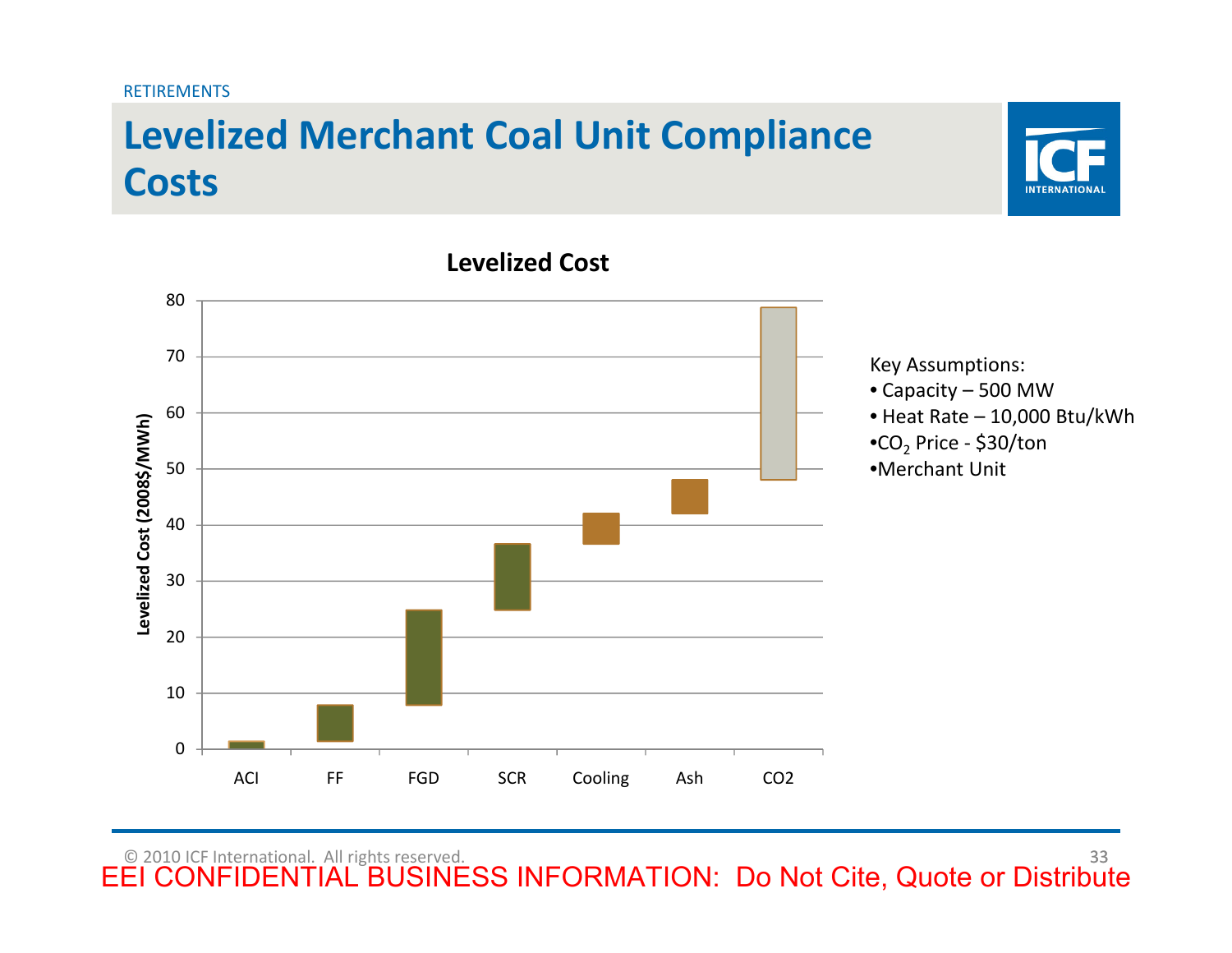

Appendix<br>EEI CONFIDENTIAL BUSINESS INFORMATION: Do Not Cite, Quote or Distribute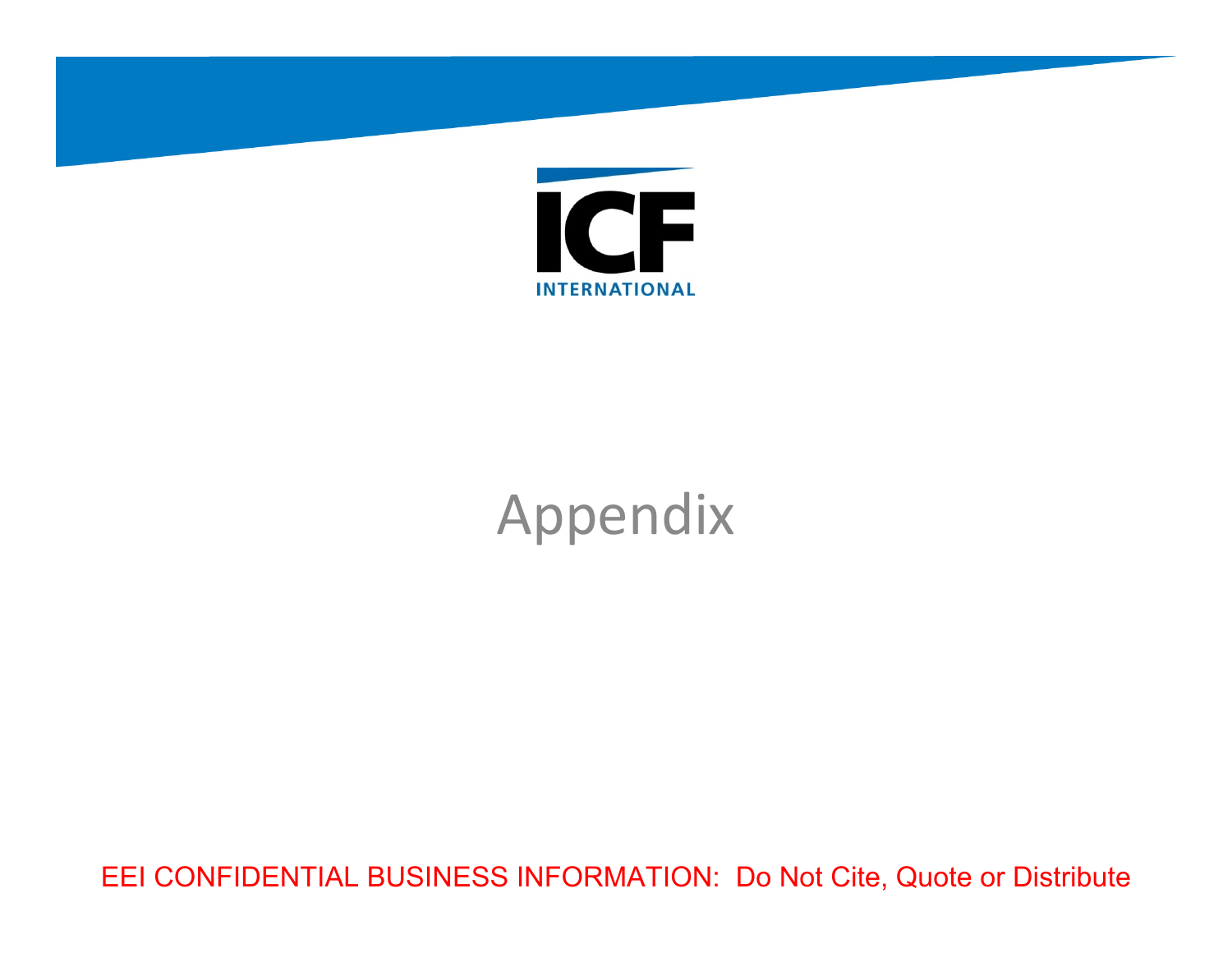# **Reference Case SO2 Banking and Withdrawals**



### **SO2 Banking and Withdrawals**

© 2010 ICF International. All rights reserved.

**INTERNATIONA**